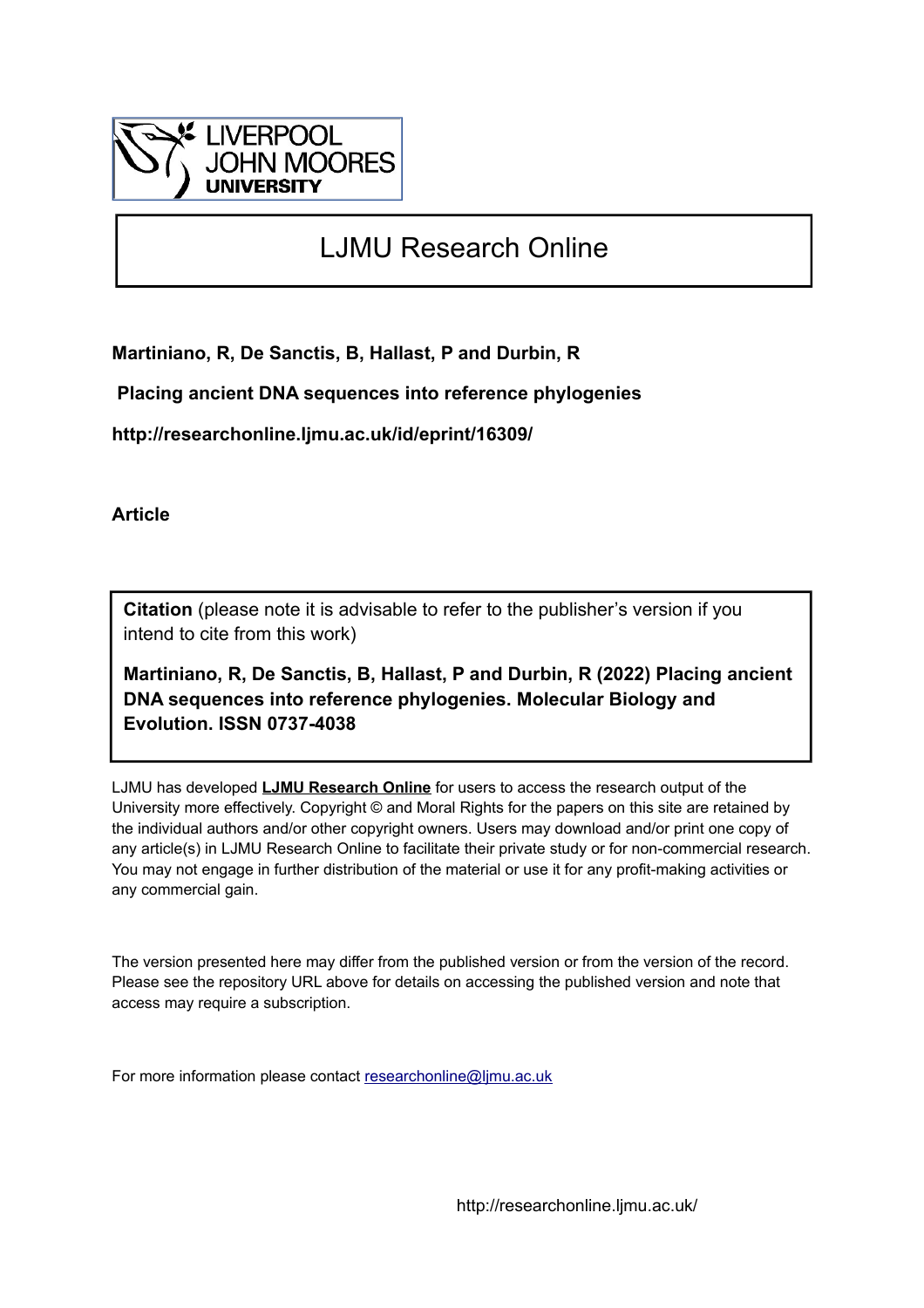# Placing ancient DNA sequences into reference phylogenies

Rui Martiniano<sup>∗,1,2</sup> Bianca De Sanctis<sup>1,3</sup> Pille Hallast<sup>4,5</sup> and Richard Durbin<sup>∗,1,5</sup>

<sup>1</sup>Department of Genetics, University of Cambridge, Cambridge CB2 3EJ, UK

<sup>2</sup>School of Biological and Environmental Sciences, Liverpool John Moores University, Liverpool L3 3AF, UK <sup>3</sup>Department of Zoology, University of Cambridge, Cambridge CB2 3EJ, UK

<sup>4</sup>Institute of Biomedicine and Translational Medicine, University of Tartu, 50411 Tartu, Estonia

<sup>5</sup>Wellcome Sanger Institute, Cambridge CB10 1SA, UK

<sup>∗</sup>Corresponding author: E-mail: r.martiniano@ljmu.ac.uk and rd109@cam.ac.uk. Associate Editor:

## Abstract

Joint phylogenetic analysis of ancient DNA (aDNA) with modern phylogenies is hampered by low sequence coverage and post-mortem deamination, often resulting in over-conservative or incorrect assignment. We provide a new efficient likelihood-based workflow, pathPhynder, that takes advantage of all the polymorphic sites in the target sequence. This effectively evaluates the number of ancestral and derived alleles present on each branch and reports the most likely placement of an ancient sample in the phylogeny and a haplogroup assignment, together with alternatives and supporting evidence. To illustrate the application of pathPhynder, we show improved Y chromosome assignments for published ancient DNA sequences, using a newly compiled Y variation dataset (120,908 markers from 2,014 samples) that significantly enhances Y haplogroup assignment for low coverage samples. We apply the method to all published male ancient DNA samples from Africa, giving new insights into ancient migrations and the relationships between ancient and modern populations. The same software can be used to place samples with large amounts of missing data into other large non-recombining phylogenies such as the mitochondrial tree.

Key words: ancient DNA, phylogenetic placement, Y chromosome haplogroups

## Introduction

The development of high-throughput sequencing methods and their application to archaeological remains has dramatically changed our understanding of deep human history. Alongside approaches using autosomal loci, the study of Y chromosomes and mitochondria has provided

valuable insights, both because of the resolution of the phylogeny and also because they provide information about sex-biased migrations, kinship and social systems (Furtwängler  $et \ al., \ 2020;$ Kennett et al., 2017; Knipper et al., 2017).

However, there are substantial challenges associated with the analysis of aDNA in a phylogenetic context, especially for the Y chromosome because of its larger size Downloaded from https://academic.oup.com/mbe/advance-article/doi/10.1093/molbev/msac017/6516020 by guest on 16 February 2022 Downloaded from https://academic.oup.com/mbe/advance-article/doi/10.1093/molbev/msac017/6516020 by guest on 16 February 2022

<sup>1</sup>

<sup>©</sup> The Author(s) 2022. Published by Oxford University Press on behalf of the Society for Molecular Biology and Evolution. This is an Open Access article distributed under the terms of the Creative Commons Attribution License (http://creativecommons.org/licenses/by/4.0/), which permits unrestricted reuse, distribution, and reproduction in any medium, provided the original work is properly cited.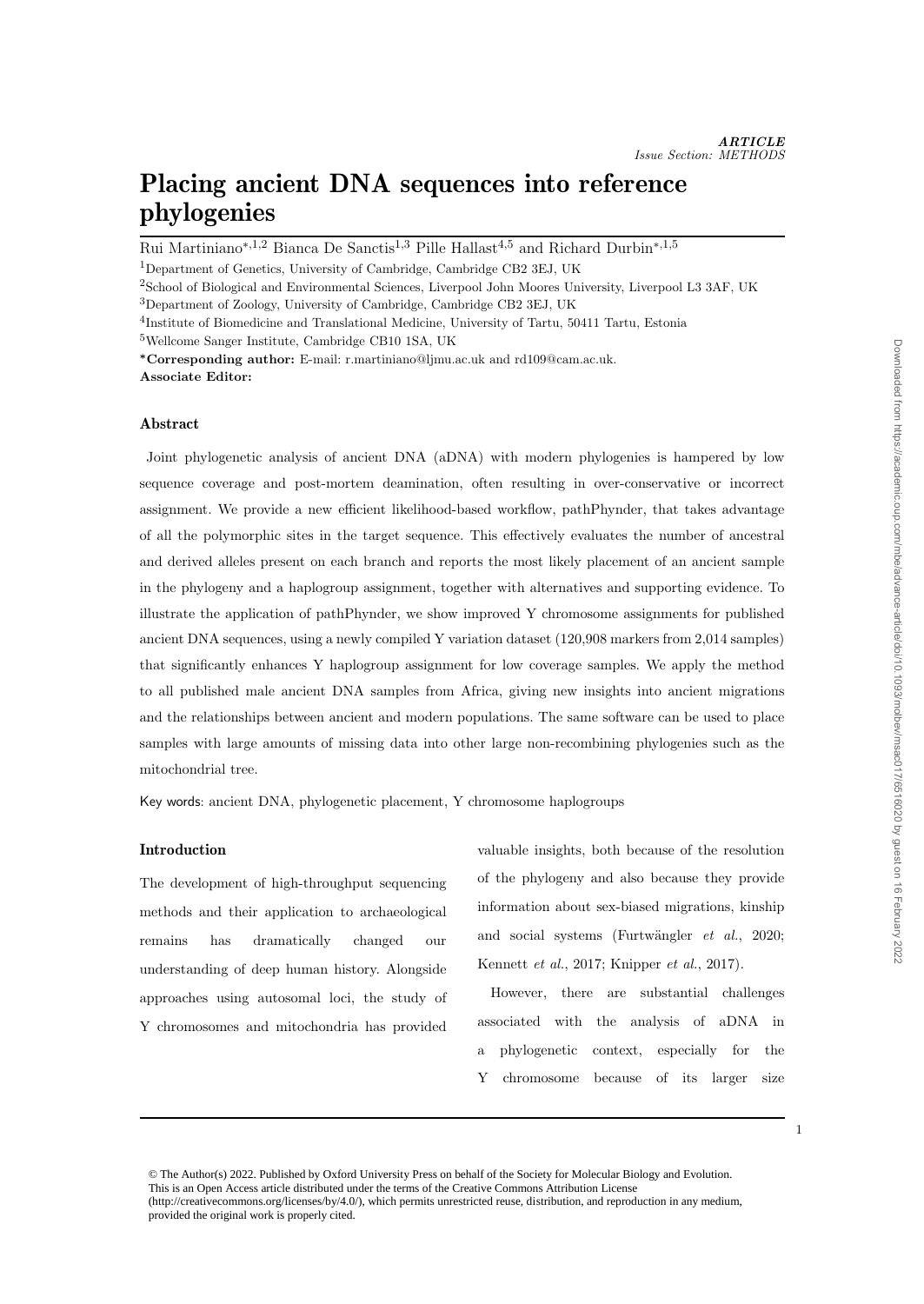(approximately 10Mb of callable sequence) (Poznik et al., 2013) comparatively to the mitochondrion (∼16 kb), as well as its lower coverage. The highly degraded nature of aDNA data, including short fragment size, post-mortem deamination and high fractions of missing genotypes (Dabney et al., 2013; Hofreiter et al., 2001; Poinar et al., 2006), can lead to errors in variant calling and to incorrect placement of ancient DNA sequences within a phylogeny (Prüfer  $et al., 2010$ ). In particular, many standard phylogenetic methods require significant overlap of genotypes across samples, which is unfeasible when analysing a large number of ancient samples simultaneously (Kivisild, 2017).

While there are methods which use likelihoods for the placement of sequences into a preestimated phylogenetic tree, such as pplacer (Matsen et al., 2010) and RAxML's Evolutionary Placement algorithm (Berger *et al.*, 2011), these do not take the degraded nature of ancient DNA into account and can provide erroneous assignments. Furthermore, such likelihood methods do not provide explicit output regarding which or how many SNPs were used for the placement, which is relevant for evaluating the reliability of the results and where on the placement branch the ancient sample diverged. Lastly, they are also computationally expensive when applied to the thousands of samples currently available for analysis (Hallast et al., 2020; Poznik et al., 2016).

Sequencing of the non-recombining portion of the Y-chromosome has enabled the rapid and unbiased discovery of new Y-chromosome variants. The International Society of Genetic Genealogy (ISOGG; https://isogg.org/tree/) has been cataloguing new informative Y-chromosome variants during the last 15 years, and currently lists approximately 73,000 unique biallelic variants with different levels of confidence. However, curation of new variants is time-consuming and problematic: it can take years until variation from new sequencing studies is added to the ISOGG database and despite major effort a considerable subset of variants only have provisional assignments to specific Y-chromosome lineages, or even contain errors which then need revision.

With these aspects in mind, studies such as (Schroeder  $et \ al.,\ 2015$ ) and (Fregel  $et \ al.,\ 2018$ ), have examined allele status in ancient samples at specific branches of large modern Y-chromosome trees such as from the 1000 Genomes project. By including both novel and known mutations, these studies increased the probability of a given ancient sample having reads overlapping informative branch-defining positions, as noted by (Poznik et al., 2016). However, no publicly available automated way of doing this exists.

#### New Approaches

Here we provide software and an associated workflow, pathPhynder, for integrating ancient DNA data of variable genomic coverage into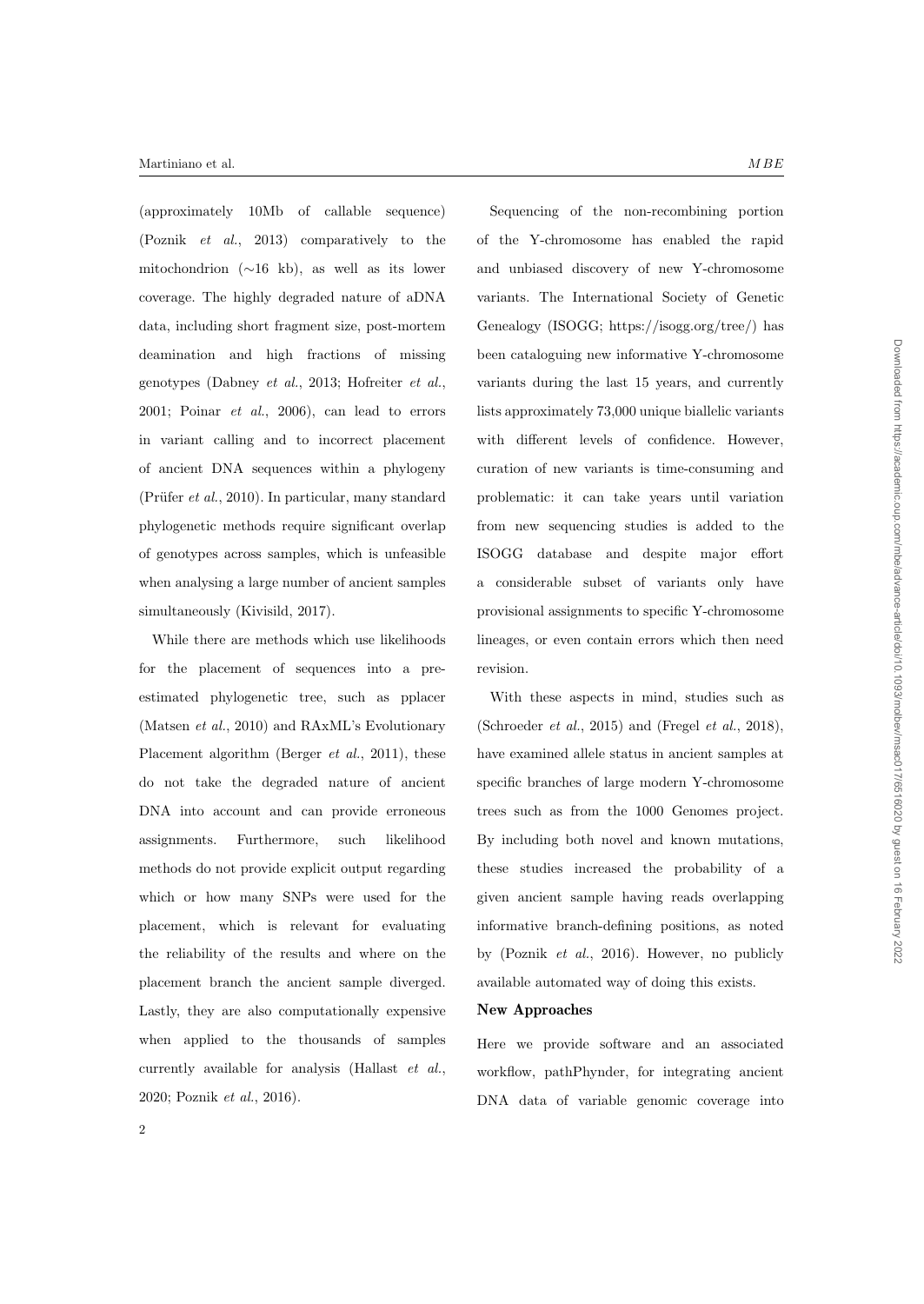present-day phylogenies. To increase its specificity, pathPhynder supports updating and expanding the reference tree and panel of known variants by adding present-day sequences, for example from newly sequenced diverse populations, to maximize the probability of overlap with sparse aDNA sequences and increase lineage informativeness. Furthermore, pathPhynder also provides a visualization tool which allows inspection of the number of markers in support of or in conflict with assignment to each branch. While handling errors and missing data correctly by working in a likelihood framework, pathPhynder is also computationally efficient, scaling linearly with both sites and samples and taking only a fraction of a second to place a query into a large tree.

The inputs to pathPhynder are a pre-existing reference phylogeny in standard newick format, a reference VCF file containing the genotypes of the individuals in the phylogeny, and BAM files of the ancient DNA query samples mapped against the same reference genome sequence as the phylogeny VCF (or alternatively an already processed VCF file of the query samples).

The pathPhynder workflow is represented in Figure 1. The first step assigns informative SNPs from the reference VCF to each branch of the reference phylogeny. This can be achieved by using the 'phynder' software, which estimates the likelihood of each biallelic SNP at each branch of the tree. These variants and their location at

tree branches can then serve as an initial guide for placing aDNA samples, and for visualisation.

Next, a pileup of base calls at the informative sites identified in the previous step is generated for each ancient sample using samtools (by default requiring base quality at least 20 and mapping quality at least 25), and subsequently filtered for error and deamination as follows (Figure 1B). First, base calls matching neither the REF nor ALT allele are removed. Then three further filtering modes are available: 'no-filter', where all remaining calls are retained; 'default', in which singleton T calls at C/T sites and singleton A calls at G/A sites are removed to account for possible deamination, and finally, 'transversions', which excludes all transition  $(C/T \text{ and } G/A)$  SNP sites from analysis. Following this the genotype is called as the most frequent base so long as it is present at least a set fraction (default 70%) of the remaining base calls; otherwise the genotype is set to missing. An alternative option is to call genotypes at known informative SNP sites using external software and then to pass them to the program as a VCF file.

For the sequence placement step, the user can choose between two distinct methods: best path or maximum likelihood. In the best path method (Figure 1C), the SNP counts for a given aDNA sample are assigned to the respective branches, and we traverse possible paths from root to tip in the tree systematically. During this process, if a branch contains a number of conflicting markers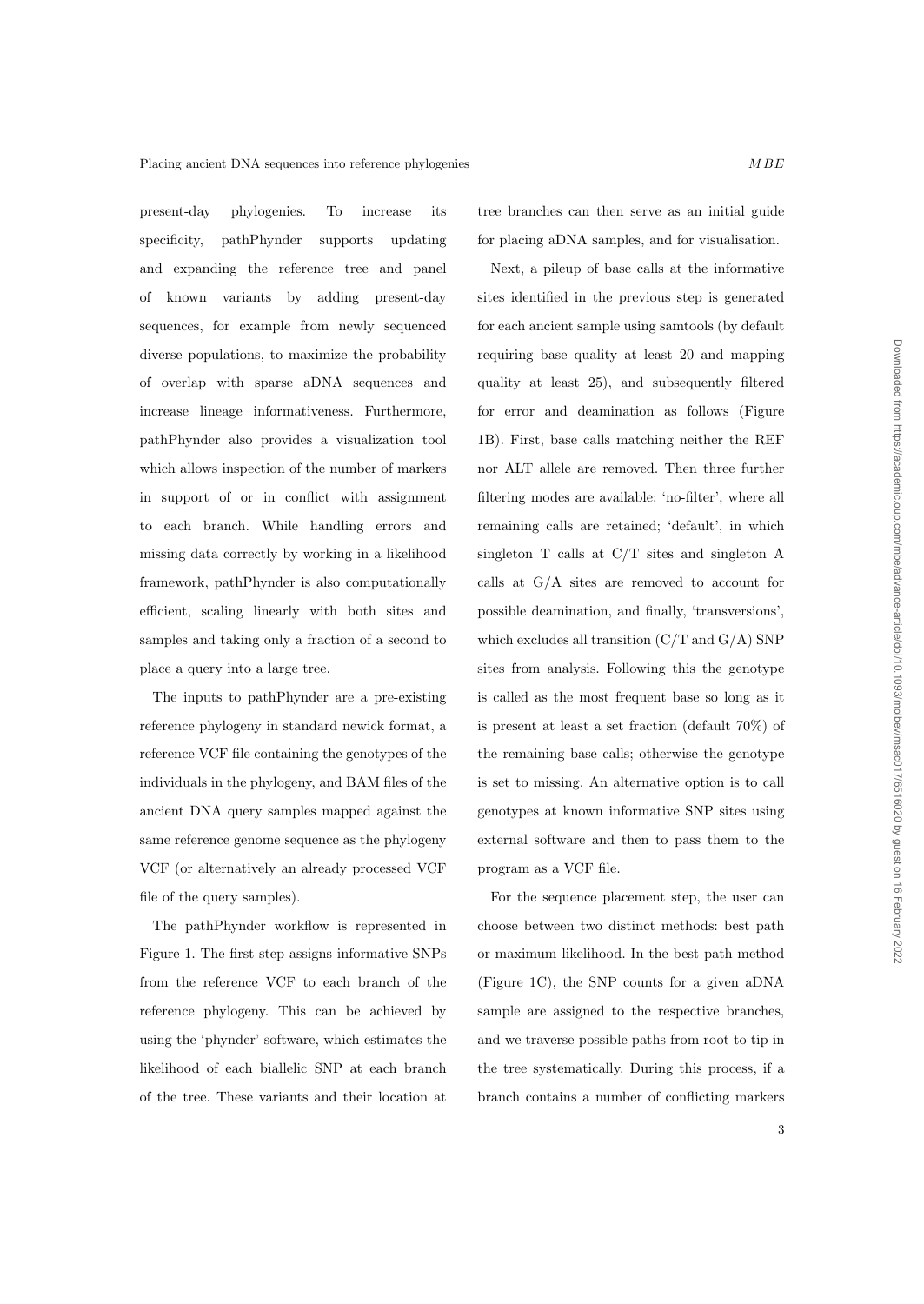



We illustrate the method using a small simulated dataset of 6 reference samples and 112 SNPs. (A) The initial step is the assignment of phylogenetically informative SNPs in the reference dataset to branches. This can be achieved with phynder by estimating the likelihood of each SNP at any given branch of the tree. (B) A pileup from aDNA reads is generated at each SNP, then filtered for mismatches and potential deamination. Here, because SNP3 is defined by alleles G and C, the T base is excluded as likely to be caused by post-mortem deamination. (C) Best path method: aDNA sample genotypes for each SNP are assigned to the corresponding branch of the tree and binned into support and conflict categories. In this case the best path is supported by 56 derived markers (green), of which 55 are above the assigned branch and one is on the branch, with no conflicting markers along the chosen path [55-0;1-0]. (D) Maximum likelihood method: the likelihoods for placing the query sample on each edge of the tree are converted to posterior probabilities using Bayes' rule and branches with posterior probability greater than 0.01 are indicated (largest posterior in green). The blue circle shows the lowest branch in the tree for which the sum of posterior probabilities for the whole clade below that branch (including the branch in question) is greater than 0.99, providing a conservative assignment when placement is uncertain. The arrows point to the correct location for the query sample.

greater than a user defined maximum threshold (default 3), the path is stopped and the next one is considered. The path containing the highest number of supporting markers is chosen as the best. This method is akin to the one implemented in yhaplo (Poznik, 2016) but applies to all SNPs in

the reference samples, rather than just the ISOGG pre-curated SNP set. The number of mismatches observed at the assigned branch for a given sample is used to estimate where along the branch the sample should be inserted.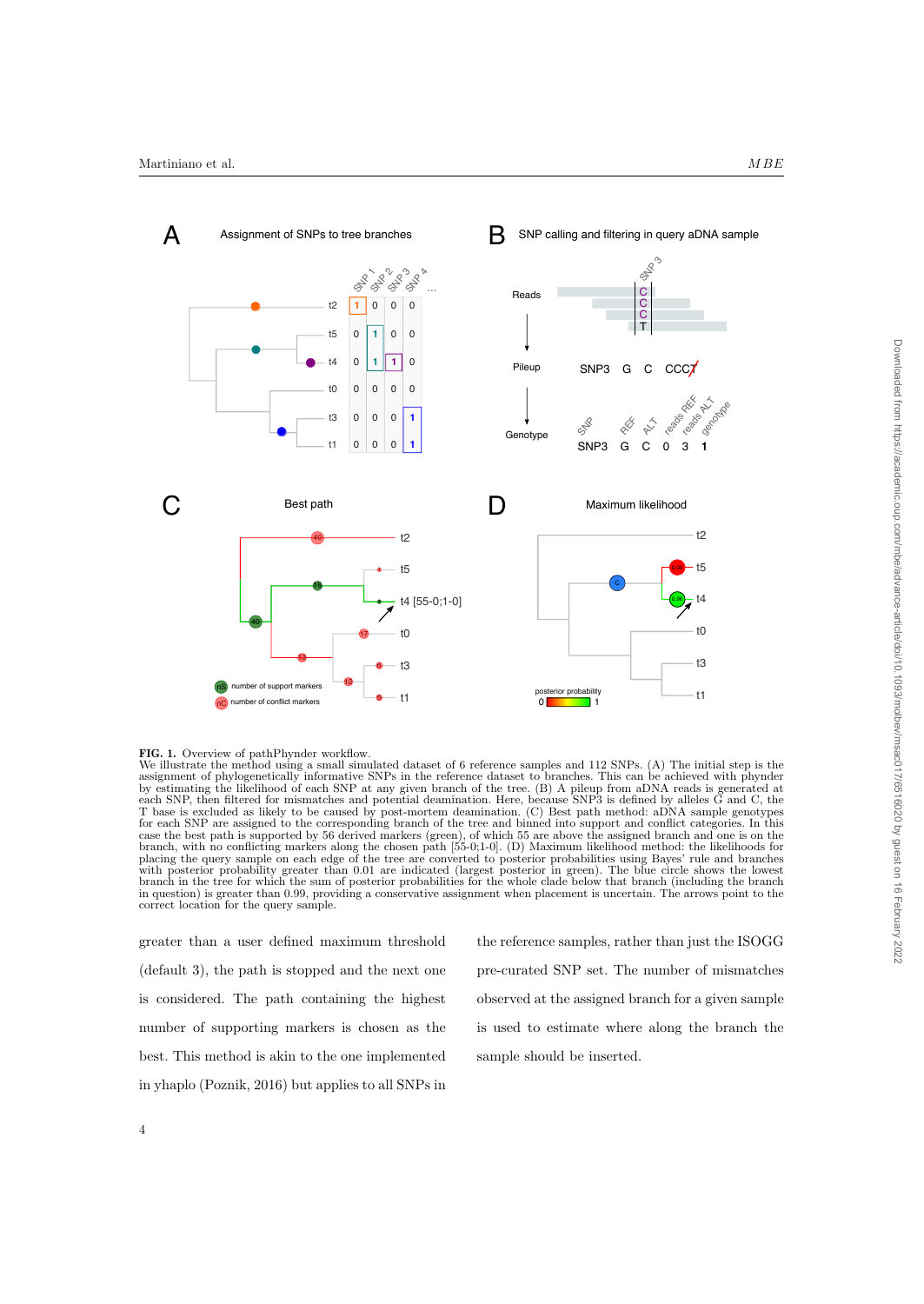The likelihood method (Figure 1D) scores the likelihood of placing the query sample on each branch of the tree under a conservative simplifying assumption that ignores mutations on that branch. In addition to identifying the most likely branch, this approach provides Bayesian posterior probabilities for branches with posterior above a user defined threshold  $p$  (default 0.01) and the lowest branch for which almost all  $(1-p)$  of the posterior probability lies on or below the branch thus defining a 99% probability placement clade. Further details are provided in Supplementary Text 1.

Because the Y chromosome haplogroup nomenclature is based on the ISOGG data set, we also implemented a procedure to reconcile the reference phylogeny based on a VCF genotype data set with the ISOGG phylogeny based on a marker set, and to further test any ISOGG variants that determine sublineages below the assigned location which are not captured by the reference data set. This allows us to combine the power of testing a more complete variant set with testing variants defining the full ISOGG phylogeny.

The pathPhynder software is available under an open source licence at https://github.com/ruidlpm/pathPhynder/.

Practical considerations for users of the software are discussed in Supplementary Text 2.

# Results

# Method performance

We prepared a Y-chromosome dataset of 2,014 individuals from genetically diverse populations with genotypes at a total of 121,966 SNPs (Supplementary Figure 1A, Materials and Methods). We built a phylogeny from these samples using RAxML. Phynder assigned 120,908 SNPs (99.13% of the total) in the reference VCF file to the branches of the reference phylogenetic tree. A small number of SNPs  $(n=1,058)$  were dropped, either because they were multiallelic (n=631) or because they could not be assigned with confidence (n=427), more precisely because their log likelihood was below a threshold, most likely due to repeated mutation or repeated genotype error. This dataset contains more variants than all previously published present-day data for the Y chromosome (Bergström  $et$   $al.,$ 2020a; de Barros Damgaard et al., 2018b; Hallast et al., 2020; Karmin et al., 2015; Poznik et al., 2016) (Supplementary Figure 1B) and includes 90,421 variants (75%) not yet catalogued in ISOGG (2019-2020 version).

To evaluate the advantages of using this additional variation, we selected 52 aDNA samples which had been assigned in the literature using catalogued variants in the ISOGG database to upstream branches of the phylogeny, such as BT-M91 or CT-M168, or were unassigned, and reanalyzed them with pathPhynder. In Figure 2 we show the distance between the previous and the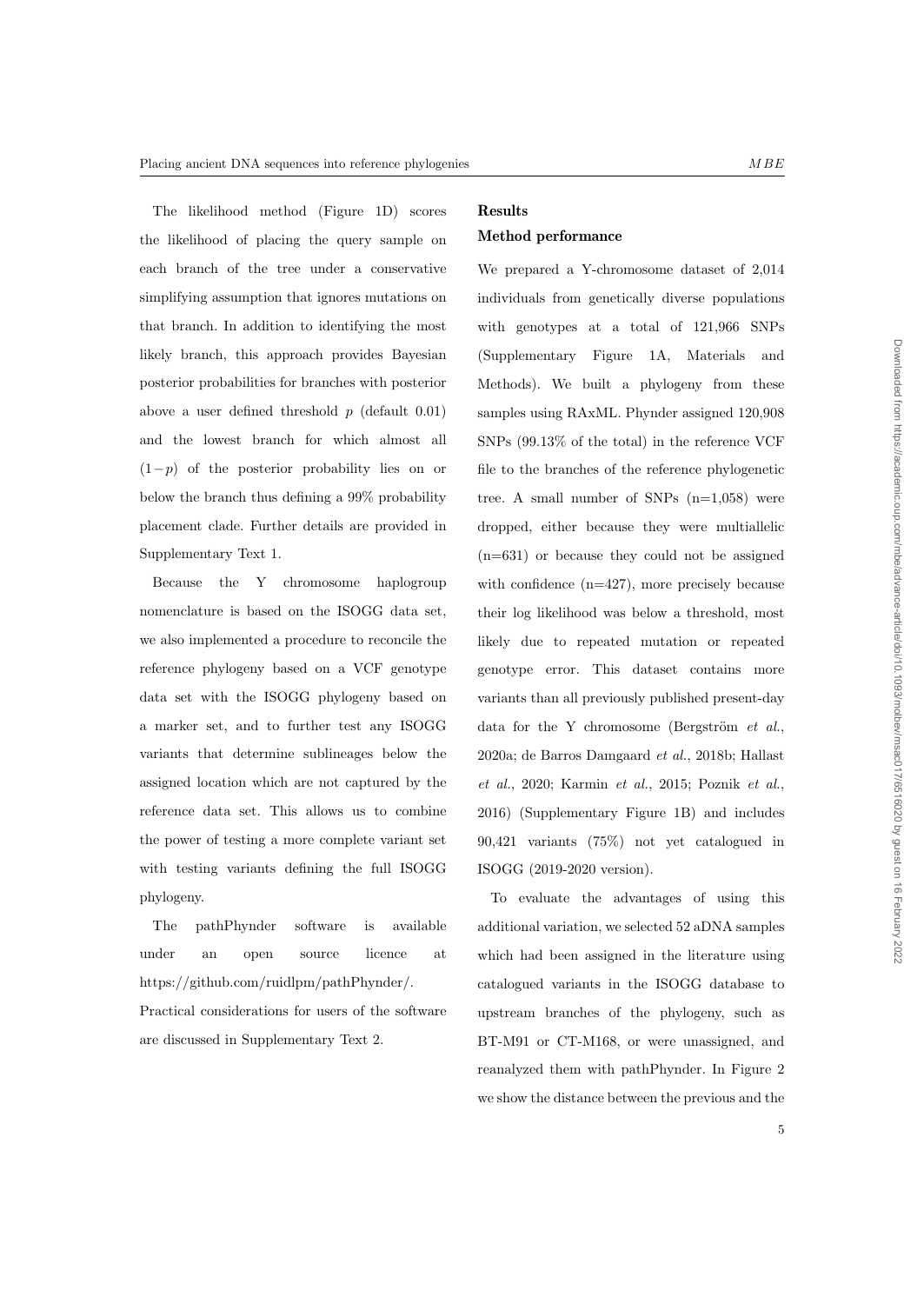

Distance from root

FIG. 2. Improvement of Y-chromosome lineage resolution for 52 low coverage samples assigned to higher level branches in the literature. Blue crosses: published assignments. Orange crosses: reassignments by pathPhynder, including ISOGG haplogroup. The phylogenetic tree (inset) provides an example of this process for sample ASH008 (Feldman et al., 2019).

newly assigned nodes. In most cases pathPhynder is able to use additional, uncatalogued variation in our new tree to improve the resolution of Y-chromosome lineage assignment (see also Extended Table 1).

To compare the resolution of pathPhynder's haplogroup determination to that of existing software, we processed the same 52 aDNA samples with Yleaf (Ralf et al., 2018), yhaplo (Poznik, 2016), Y-LineageTracker (Chen et al., 2021) and HaploGrouper (Jagadeesan et al., 2021) (Extended Table 1 and Extended Table 2). In most cases, pathPhynder outperforms all other software in both lineage resolution and accuracy by improving the previously published assignment in  $94\%$  of cases (n=49/52) and with no incorrectly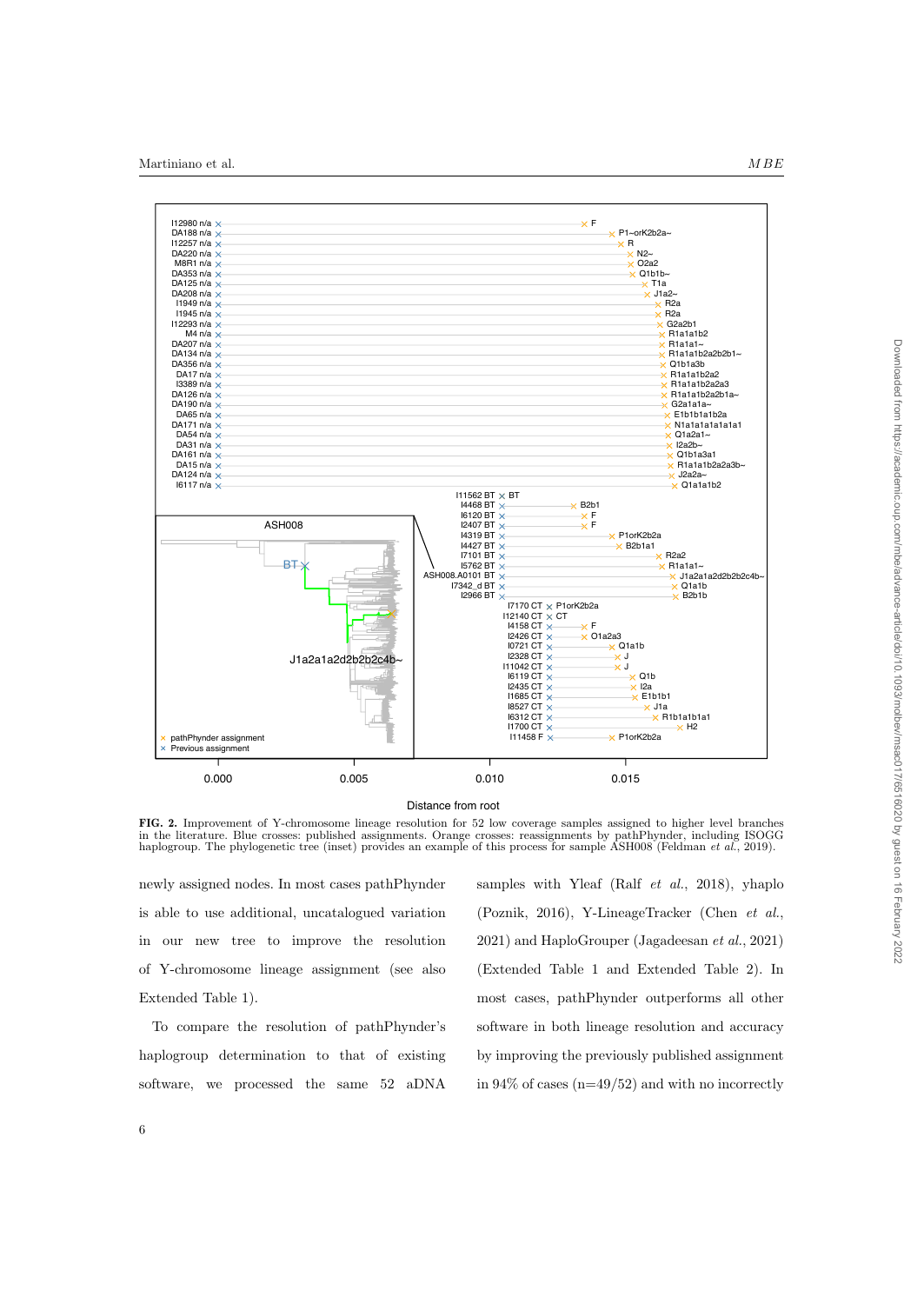assigned haplogroups. Haplogrouper showed a similar performance to pathPhynder, improving the assignment of  $85\%$  of samples  $(n=44/52)$  and achieving higher resolution than pathPhynder in 3 assignments, but with overall lower resolution that pathPhynder in 9 assignments, as well as lower accuracy, with 4 haplogroups incorrectly determined. Yhaplo had 5 errors and lower resolution in the majority of the assignments, improving lineage determination in only 65% of the samples  $(n=34/52)$ , likely due to the fact that it makes use of an outdated ISOGG database (2016) which contains a substantially lower number of SNPs (approximately 20 thousand). Yleaf only improved the lineage resolution for 17 samples (33%) leaving the majority of samples unassigned  $(56\%; n=29/52)$ , and made 6 incorrect assignments by not taking into consideration a high number of SNPs in the ancestral state leading to the determined haplogroup. Y-LineageTracker had the lowest accuracy of all with a high number of incorrectly determined haplogroups  $(n=23/52)$  and improved the lineage assignment in  $54\%$  of samples  $(n=28/52)$ , although the majority of lineages belonged to less resolved haplogroups in upstream branches of the Ychromosome tree, such as K and P1. In order to account for the underrepresentation of O haplogroup samples in our dataset, we expanded our comparative analyses to 12 additional ancient individuals reported in (Wang et al., 2021a) and (de Barros Damgaard et al., 2018a). Our results suggest that both pathPhynder and HaploGrouper perform better than other software, with pathPhynder providing a slightly higher resolution at the haplogroup level than all others, as well as reduced error (Extended Table 3).

To examine the impact of coverage on query sample placement and haplogroup determination, we downsampled high coverage ancient (KK1 and BR2) and modern (Bashkir and Uyghur) genomes, which were selected at random, and ran analyses with pathPhynder, Haplogrouper, yhaplo, Yleaf and Y-LineageTracker (Extended Table 4). We observe that pathPhynder provides higher resolution at lower coverages than all the other methods except for Haplogrouper, which provides comparable resolution. According to our analyses, a minimum average coverage of 0.01x, but ideally, 0.03x on the mappable regions of the Y-chromosome is sufficient in many cases to assign haplogroups (Extended Table 4). Higher coverage at 0.1-1x, or even more, may be necessary to achieve full resolution.

In further comparisons with RAxML EPA (Evolutionary Placement Algorithm), an existing likelihood-based method for query sample placement in pre-estimated phylogenies, pathPhynder is comparably accurate in the absence of deamination, but was much more accurate when deamination is present, because of its filtering options (see Supplementary Text 3 and Supplementary Figures S2-5 for details). It is also much faster, taking only 1 minute and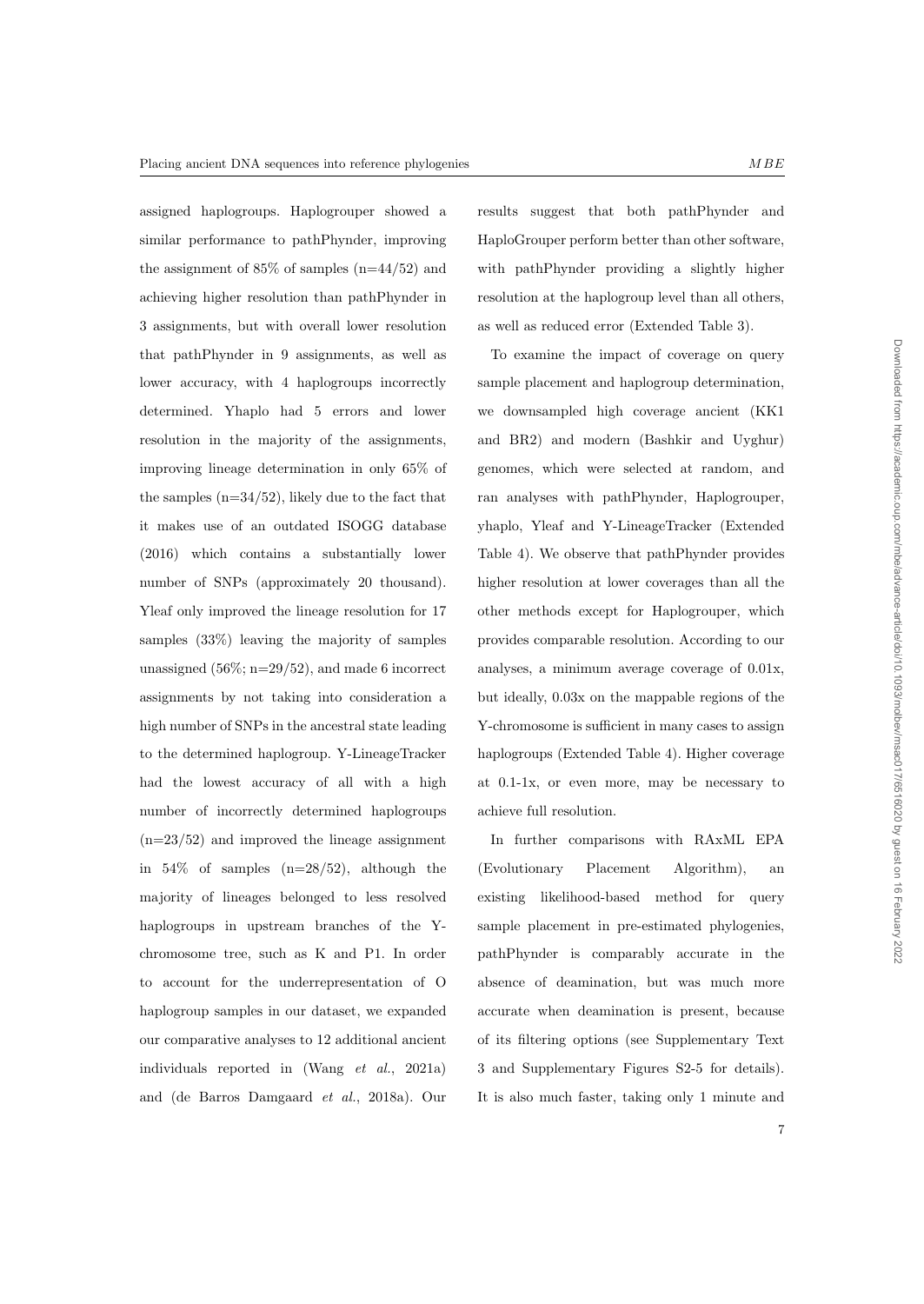27 seconds for placing 30 query samples into our tree with the maximum likelihood option and 16 minutes and 56 seconds with the best path option, compared to 76 minutes and 1 second for RAxML EPA.

## Ancient Y-chromosome diversity in Africa

In order to demonstrate the usefulness of our method for real data, we examine ancient and present-day Y-chromosome diversity in Africa by placing all ancient male samples from the African continent published at the time of this study (n=63) (Fregel et al., 2018; Lipson et al., 2020; Llorente et al., 2015; Prendergast et al., 2019; Schlebusch et al., 2017; Schuenemann et al., 2017; Skoglund et al., 2017; Van de Loosdrecht et al., 2018; Wang et al., 2020), and additional samples from the Levant  $(n=15)$  (Lazaridis *et al.*, 2016) into the Y-chromosome tree using pathPhynder (Supplementary Table 1).

As expected, the vast majority of the ancient African samples were placed into the A, B or E clades of the Y-chromosome tree (Figure 3, substantially increasing the lineage resolution of 18 samples (Extended Table 5). The most ancestral human Y-chromosome lineage in our dataset is  $A00-L1284$  (Mendez *et al.*, 2013), which is carried by two Mbo individuals from Western Cameroon (Karmin et al., 2015). Here, we establish that these two Mbo individuals in fact belong to the A00b-A4987 lineage. In the ancient DNA record, a single representative of A00 lineages has recently been identified in Shum Laka

Cave, also located in the Cameroon, dating from  $∼8$  kya (Lipson *et al.*, 2020).

pathPhynder placed the Shum Laka sample on the edge leading to the two A00b individuals (Figure 3A) with 2072 SNPs supporting this placement and 209 in conflict (including all five of the seven SNPs which ISOGG uses to define the A00b lineage for which Shum Laka has data).

Regarding clade A1-P305, it splits into A1a-M31, present in the Gambian Mandinka, and A1b-P108, present in the South African San and in the Dinka, a Nilotic group from Sudan. The pathPhynder placement revealed a strong geographical pattern: four approximately 2000 year-old South Africans from Balito Bay (Schlebusch et al., 2017) and the Western Cape (Skoglund et al., 2017) were positioned in the A1b1b2a-M51 clade together with with a South African San individual, while East African Pastoral Neolithic (PN) samples from Kenya (Keringet Cave and Naivasha burial site) were placed in the A1b1b2b-M13 clade with three present-day individuals, one Kenyan Bantu and two Dinka from Sudan (Figure 3A). We note that the Naivasha burial site individual I8830, previously assigned to xBT (probably A) (Prendergast et al., 2019), was here assigned to haplogroup A1b1b2b using only variants which are absent from ISOGG, which provides a strong argument for making use of all uncatalogued Y-chromosomal variation for increasing the resolution of aDNA phylogenetic placement. The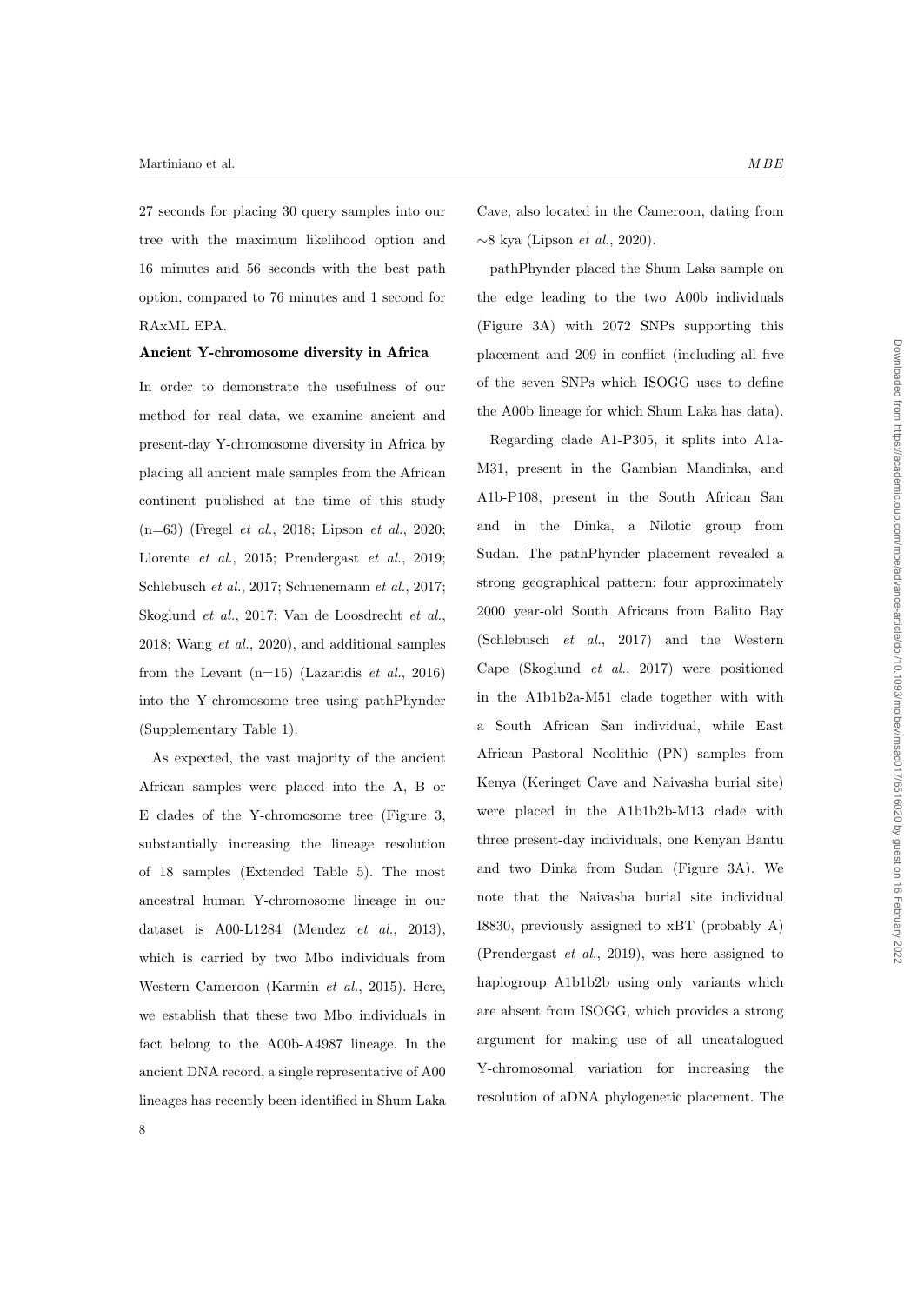relationships here observed concur with those previously presented based on autosomal variants, with ancient South African individuals being more closely related to the San (Schlebusch et al., 2017; Skoglund et al., 2017), and Kenyan Pastoral Neolithic individuals having substantial Dinkarelated ancestry (∼40%) with the remaining ancestry coming from North Africa and the Levant (Prendergast et al., 2019).

Regarding the B2-M82 lineages, in our dataset these are mostly composed of Biaka, Mbuti and San individuals. pathPhynder allowed further resolution of the lineage assignment of multiple ancient samples to B2b1-M192, including the second Shum Laka individual who was previously assigned to the B2b-M112 lineage (Figure 3A). The reported autosomal affinity of Shum Laka samples with central African hunter-gatherer populations fits with this assignment to the B2 clade. We note, however, that in our dataset this sample's Y chromosome is closest to that of a present-day Luhya individual from Kenya which carries a B2b1 lineage, rather than to those of the sampled Biaka, Mbuti and San.

Three samples from Malawi (two Malawi Fingira 6100BP and one Malawi Hora 9000BP), previously assigned to the BT-M91 macrohaplogroup (Skoglund et al., 2017), were in the present analysis further refined to B2b1-M192, B2b1b1a-P6 and B2b1a1-M8349 (Figure 3A, Extended Table 5). The connection between the Y-chromosome lineages of ancient and presentday South African hunter-gatherer populations corroborates the finding that San-related ancestry related was widely distributed in the past, and composed a large part of the ancestry of Malawi hunter-gatherers, previously reported based on autosomal data (Skoglund et al., 2017).

Sample Kenya Kakapel 3900BP which was previously assigned to the CT-M168 clade (Wang et al., 2020), was observed to be ancestral to this lineage, and was instead assigned to B2b1a1- M8349, shared with present-day Mbuti and Biaka samples (Figure 3A). Fittingly, this sample in particular was observed to share substantial autosomal genetic ancestry with the Mbuti (Wang et al., 2020).

The next clade on which we will focus is E1b1b1a1-M78, which has a broad geographical range which encompasses North and East Africa, Europe and Western Asia (Cruciani et al., 2007). All Morocco Iberomaurusian were positioned in this clade (Van de Loosdrecht et al., 2018) as well as a Jordan Pre-pottery Neolithic B (PPNB) individual (Figure 3B). A single East African Pastoral Neolithic sample was placed in the E1b1b1a1a1b-V32 clade, together with a Luo, a Luhya and an Iranian individual. The Egypt Ptolemaic sample, a Late Stone Age and a Pastoral Neolithic individual were placed in the E1b1b1a1b2-L677 clade, which can be found in the present day in the Horn of Africa and Egypt (Cruciani et al., 2007). In our data, this clade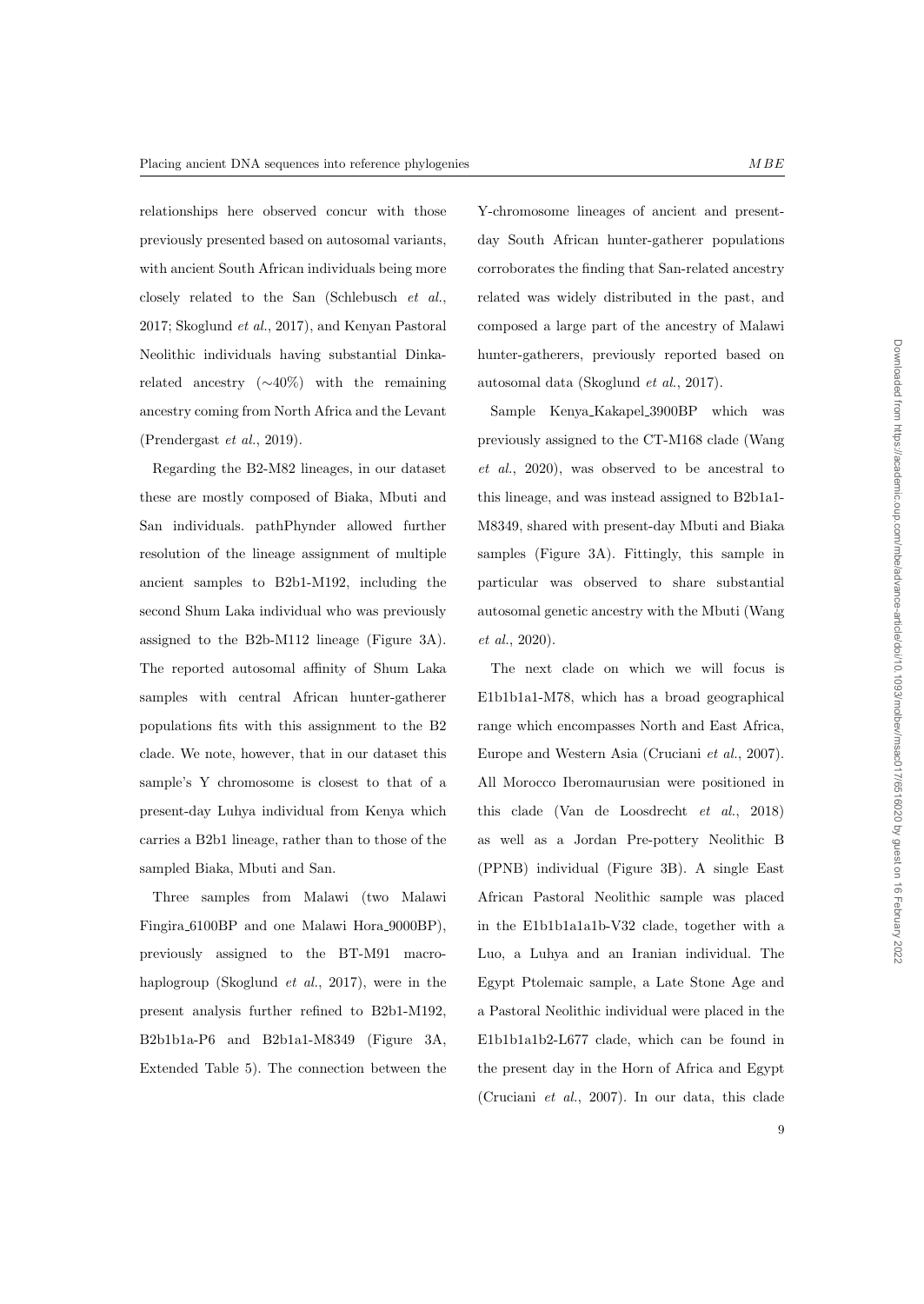is represented by Palestinians, one Bedouin, two

Balochi and one Iranian.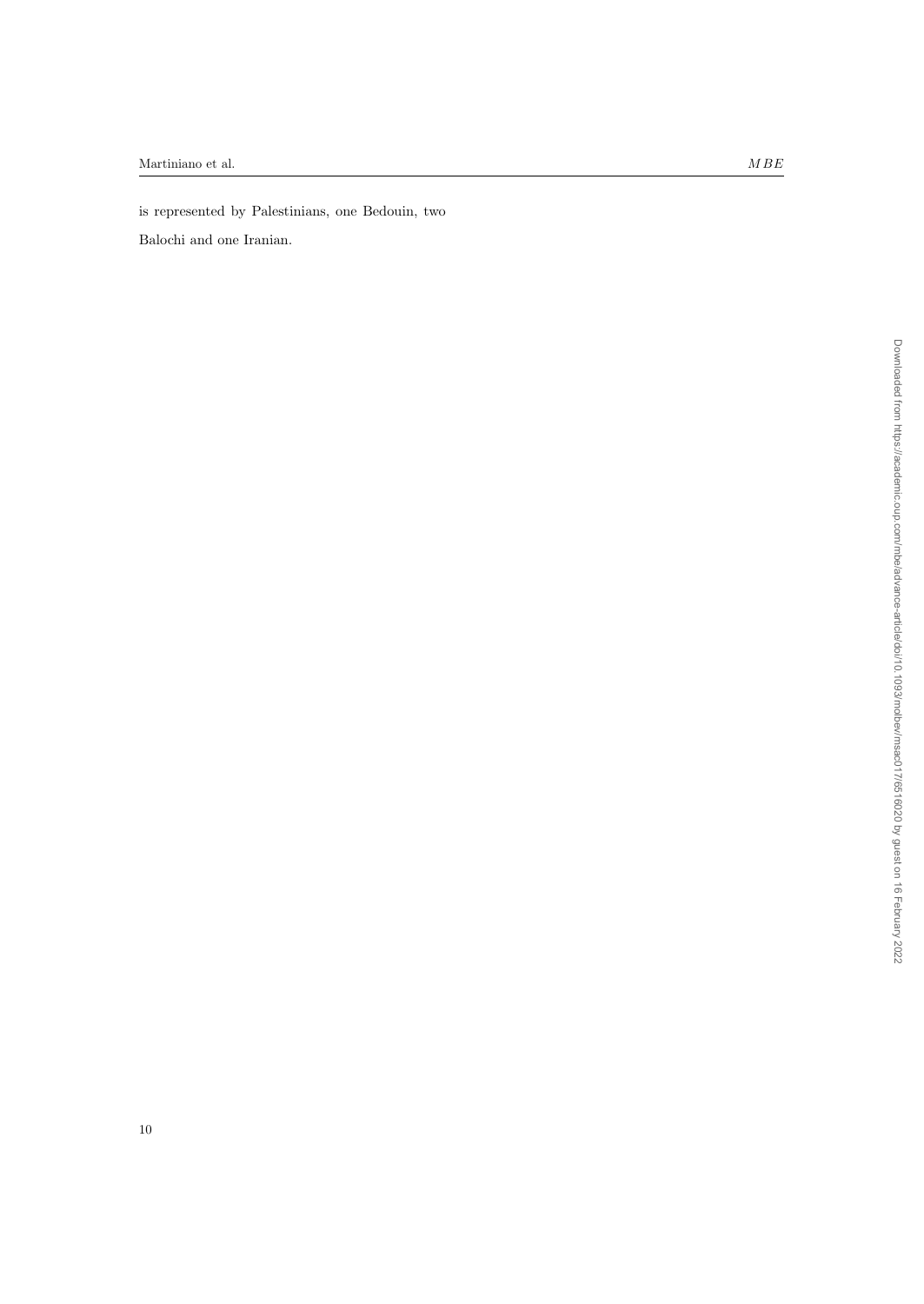

FIG. 3. pathPhynder placement of ancient African samples into the Y-chromosome phylogeny.

A) A and B lineages, which are mostly composed of present-day San, Mbuti and Biaka Pygmy populations and ancient huntergatherer groups. B) E1b1b1a1 lineages carried by Morocco Ibemaurusian period samples and one Jordan PPNB individual. C) E1b1b1b1 lineages mostly present in Algerian Mozabite populations and shared with Moroccan Early Neolithic samples. D) E1b1b1b2 lineages present in Pastoral Neolithic samples from East Africa and Levantine Natufians to whom they are ancestrally related.  $\frac{1}{2}$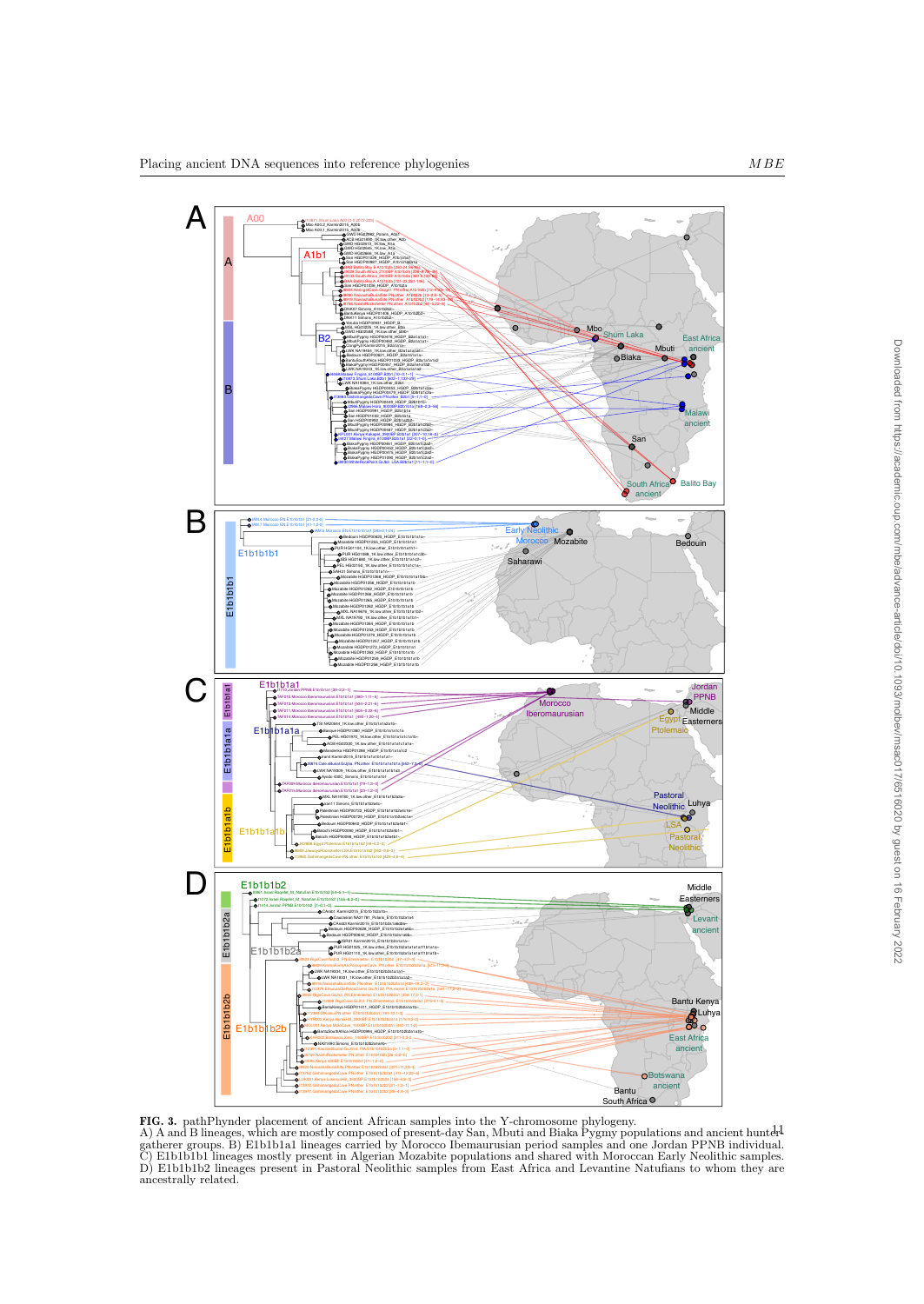#### Martiniano et al.  $MBE$

Three Moroccan Early Neolithic samples carry E1b1b1b1-M310.1 lineages (Fregel et al., 2018), with the lineage of sample IAM.5 further refined to E1b1b1b1a1∼-PF2535 with a single supporting marker. In our analysis, they were placed ancestrally to present-day Mozabite and Saharawi North African lineages (Figure 3C), which is in agreement with the finding from autosomal analyses that these samples comprised an endemic Maghrebi element still retained in present-day North African populations (Fregel et al., 2018).

Apart from those described above, the majority (n=11) of other East African Pastoral Neolithic samples were placed in E1b1b1b2b-V1515 lineages (Figure 3D), a sub lineage of E1b1b1b2-Z830 found in the Levantine proto-agriculturalist Natufians and a pre-pottery Neolithic B Levantine sample (Lazaridis  $et \ al., \ 2016$ ), sister to E1b1b1b2a-Z1145 lineages still found in the Middle East. A subset of those East African PN  $(n=7)$  were further assigned to the E1b1b1b2b2a1-M293 lineage, which is a descendant of the the Northeast African E1b1b1b2b-V1515 (Trombetta et al., 2015) and has been proposed to be associated with the spread of pastoralism from East to South Africa (Henn et al., 2008; Prendergast et al., 2019). In our dataset, this clade is represented by Bantu from Kenya and South Africa, one Maasai and two Luhya individuals from Kenya. Additionally, one early pastoral and two Pastoral Iron Age individuals from Tanzania were placed in the E2a-M41 clade (Supplementary Figure S6).

#### **Discussion**

We present the pathPhynder workflow which can efficiently assign informative variants to branches of phylogenetic trees and then use this variation for ancient DNA sample placement. We demonstrate the utility of our approach by placing aDNA samples into a reference Ychromosome tree, in many cases leading to increased phylogenetic resolution.

When applying our workflow to place all currently available ancient African male samples into a present-day Y-chromosome phylogeny, we observed patterns of paternal lineage continuity at a regional level as well as evidence for replacement. Samples belonging to ancient hunter-gatherers from Malawi and South Africa were assigned to Y lineages which still persist in presentday South African hunter-gatherers groups. In North Africa, we observe discontinuity between the Y-chromosome lineages carried by 15,000 years old Iberomaurusian individuals and later Early Neolithic groups who inhabited the region. These Early Neolithic samples from Morocco carried an ancestral lineage to those observed in modern Saharawi and Mozabite populations, suggesting local diversification of these lineages. More extensive sampling of ancient and presentday African groups should reveal more insights about the patterns of Y-chromosomal lineage change and persistence in the region.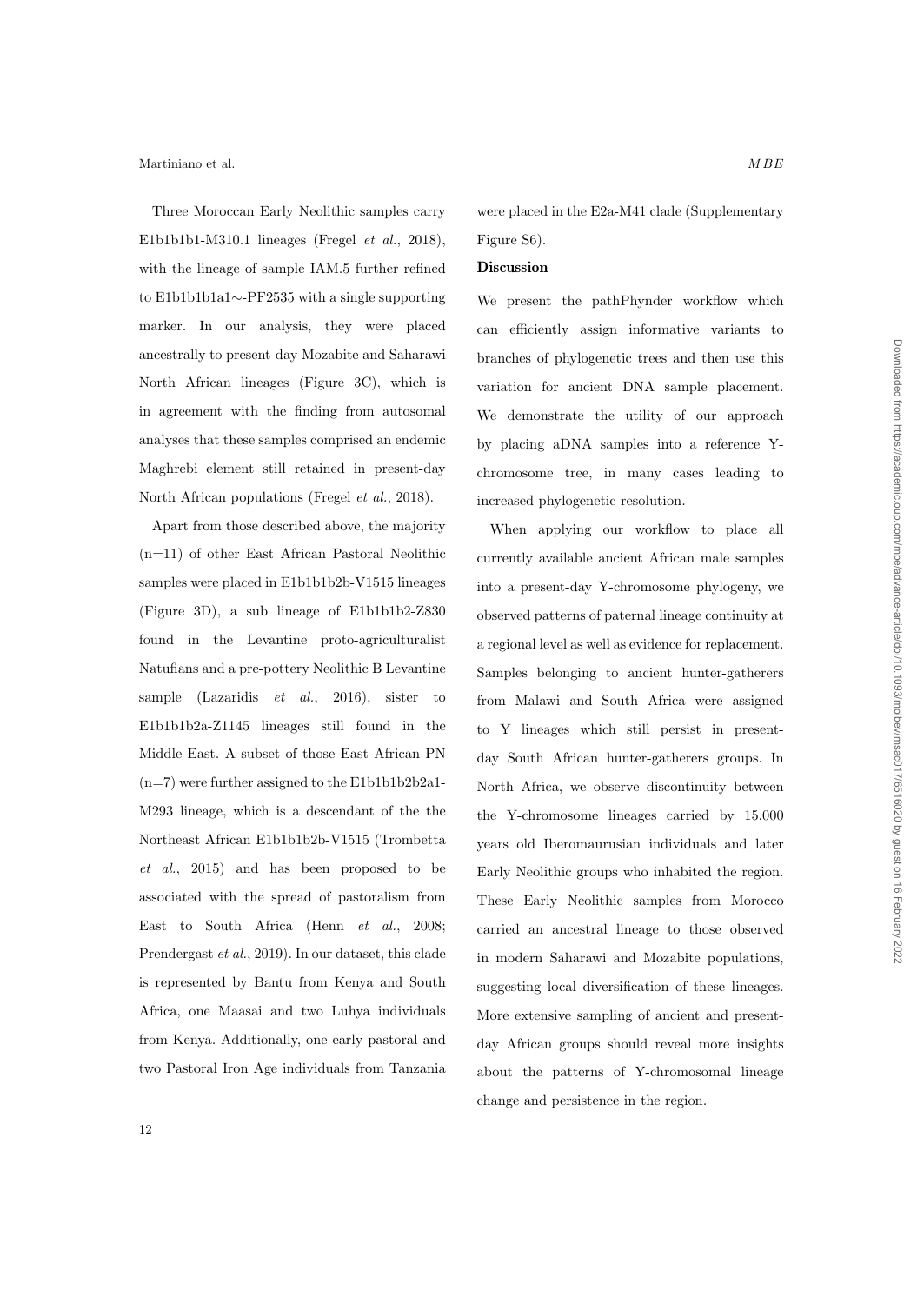Our method works with routinely used formats in aDNA analysis (VCF and BAM files) and does not require alignments in the fasta format, which for large data sets can be computationally expensive and time-consuming to generate.

Our best path option, though a little slower, provides a highly detailed output containing information about the SNPs supporting or in conflict with query sample placement. This is particularly important for ancient DNA samples because they commonly diverge from the presentday tree at internal branches, in which case they will have a mixture of ancestral and derived genotypes at the SNPs defining this branch. Our visualisation tools allow the user to examine this pattern, which is not directly accessible using standard likelihood placement methods.

For Y-chromosome analysis in particular, the majority of aDNA studies rely on a catalogue of known haplogroup-defining SNPs maintained by ISOGG, which compiles and curates variation obtained from multiple studies. However, maintaining a curated SNP database inevitably results in a lag between the generation of new data and incorporation of this novel variation into databases. Our method offers an effective solution for immediately making use of uncatalogued variation as new data sets emerge, and we provide as a resource the new dataset we generated with 90,421 novel assigned markers from 2,014 samples.

On the other hand, in many cases ISOGG SNPs provide additional resolution, illustrated by the fact that 42,863 ISOGG variants are not included in our dataset. There are multiple reasons for this: 1) because the 2,014 individuals included in our reference tree fail to capture all the lineages listed in the ISOGG database; 2) we restricted our data set to the ∼10.3 Mb regions of the Y-chromosome where variants can be called unambiguously, as recommended by Poznik et al. (Poznik et al., 2013). If the same filter is applied to ISOGG, this results in the exclusion of 7,694 SNPs; 3) even within this region some SNPs present in ISOGG may not have been genotyped in the reference VCF file; 4) a small subset of SNPs were not assigned to reference tree branches due to multiple mutations, genotyping error, or possibly inaccuracies in the tree topology, resulting in the presence of the derived allele at unrelated branches of the tree and consequently in low likelihood for SNP assignment and exclusion from analysis.

To address these cases, we added the ability to search for derived ISOGG variants below the branch of initial pathPhynder assignment, and in this way, recover information about the ISOGG sublineages which are absent from our reference dataset. As well as integrating additional information in the ISOGG panel with the data from our larger reference data set, this also avoids potential complexities in testing all ISOGG variants, which contain some markers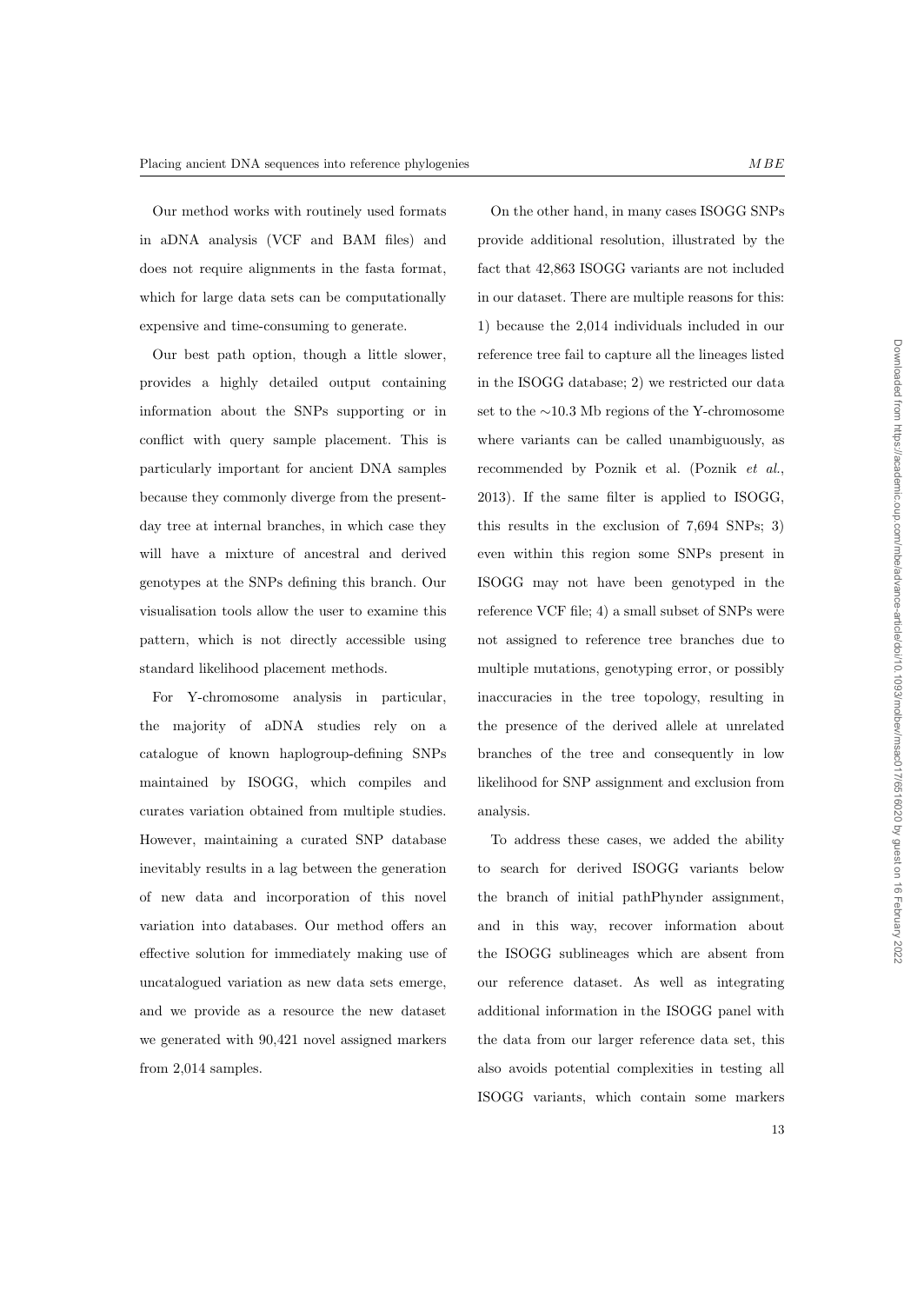with provisional or uncertain status that can create conflicts.

When comparing pathPhynder to existing haplogroup determination methods, it provides higher accuracy and resolution than others, particularly when dealing with dealing with very low coverage aDNA samples, with Haplogrouper showing the most similar, but slightly lower performance. We attribute the higher resolution of pathPhynder to the aDNA-specific filtering applied in our workflow as well as the ability to make use of variants which are absent from the ISOGG database. We also note that none of these methods is specifically tailored for dealing with ancient DNA sequences.

Our workflow can be applied to any nonrecombining data set, including, but not limited to, the Y-chromosome and the mitochondrial genome, and can also be used for phylogenetic placement of environmental DNA samples into pre-estimated trees. PathPhynder has already been used to place ancient environmental bear DNA into a mitochondrial phylogeny (Pedersen et al., 2021). It is also possible to construct mitochondrial and possibly Y-chromosome trees using exclusively ancient samples, and then use pathPhynder to place additional, lower coverage aDNA data, as recently done for environmental mammoth mtDNA (Wang *et al.*, 2021b).

Future applications could include examining ancient Y-chromosome and mitochondrial lineages in ancient cattle (Verdugo et al., 2019), wolves and dogs (Bergström et al., 2020b; Loog et al., 2020), for which large turnovers have occurred.

# MATERIALS AND METHODS

## Y-chromosomal data

Whole-genome sequenced present-day Ychromosomal data from 1,208 males from (Hallast et al., 2020) was complemented by two Yhaplogroup A00b samples from (Karmin et al., 2015), 41 from (de Barros Damgaard et al., 2018b), 16 from (Wong et al., 2017) and 1,071 samples from the low coverage 1000 Genomes Project dataset (Poznik *et al.*, 2016). These were combined with 10 ancient samples from (de Barros Damgaard et al., 2018b; Fu et al., 2014; Gamba et al., 2014; Jones et al., 2015; Lazaridis et al., 2014; Llorente et al., 2015; Sikora et al., 2019). Genotype calling and filtering are described in detail in (Hallast et al., 2020). Additionally, 334 samples from the 1000 Genomes Project were removed due to  $\geq 10\%$  missing data across the ∼10.3 Mb analysed Y-chromosomal regions. The vcf files of samples mapped to GRCh37 were lifted over to GRCh38 using picard (v2.7.2) (http://broadinstitute.github.io/picard/),

followed by merging with the rest of GRCh38 based data using bcftools  $(v1.8)$  (Li et al., 2009). Modern samples from the (de Barros Damgaard et al., 2018b) dataset were filtered for minimum read depth of 3, while no minimum depth filter was applied to the 1000 Genomes Project, Wong et al. 2017 and ancient samples due to lower coverage. Lastly, sites with 5% of missing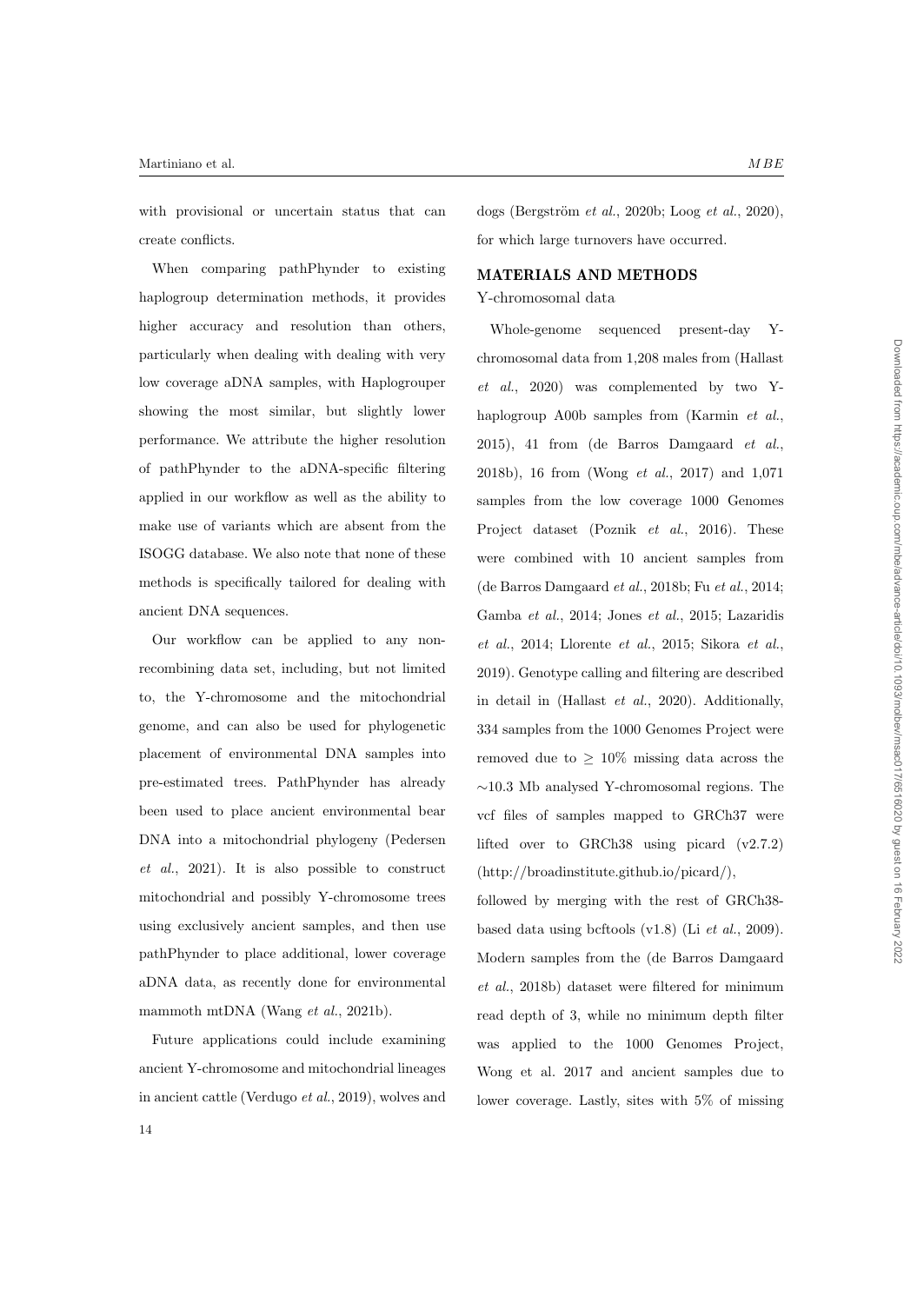Downloaded from https://academic.oup.com/mbe/advance-article/doi/10.1093/molbev/msac017/6516020 by guest on 16 February 2022 Downloaded from https://academic.oup.com/mbe/advance-article/doi/10.1093/molbev/msac017/6516020 by guest on 16 February 2022

calls across samples were removed. In the final dataset of 2,014 males a total of 9,832,836 sites remained, including 121,966 variant sites. The maximum likelihood Y-phylogeny including 2,014 samples and 121,966 variant sites was inferred using RAxML (v8.2.10) with the GTRGAMMA substitution model (Stamatakis, 2014). A complete list of the individuals in the reference dataset is available at Zenodo (DOI:10.5281/zenodo.4332182).

We downloaded previously catalogued ISOGG variants from https://isogg.org/tree/, as available on 03/08/2020, restricting our analysis to biallelic SNPs. Haplogroup determination in the reference set was done with pathPhynder using the 'nofilter' parameter.

## Ancient DNA query sample placement into the Y-chromosome reference tree

In order to place ancient samples into the reference phylogenetic tree, we first assigned variants present in the reference VCF file using phynder. The resulting branch assignments were processed by pathPhynder using the 'prepare' step, which prepares bed format files for calling variants in the ancient samples, as well as producing an annotated sites file including information about the haplogroup defining variants (extracted from ISOGG 2019- 2020 version), if any, and at which branch they occur.

We then ran pathPhynder's 'pileup and filter' step to generate a pileup using samtools (Li

et al., 2009) at the informative sites identified with phynder and filtered these with default parameters, i.e. requiring at least that 70% of reads support a single genotype (-c 0.7), and filtered the resulting calls using the 'default' mode (-m), which removes potentially deaminated variants from analysis.

The next step is 'choose Best Path' in which the tree is traversed and query sample genotypes are evaluated in terms of support or conflict with every branch of the tree. The best path containing the highest number of support markers is chosen, as well as the best position in which to place the ancient sample in the tree. This step generates a plot indicating the best path and various tables which show detailed information about SNP and haplogroup status for each ancient sample.

We then add the ancient samples into the tree and produce a newick file and a plot with the reference phylogeny which includes the query sample placements. After each placement using the best path method, a string containing information about the number of markers along the best path is added to the query sample name as follows: [support above - conflict above ; support on branch - conflict on branch].

Finally, because not all ISOGG lineages are represented in our sample set, we test ISOGG SNPs that determine lineages below the assigned branch, and report the most specific ISOGG lineage that is supported by a derived SNP, along with potential alternates.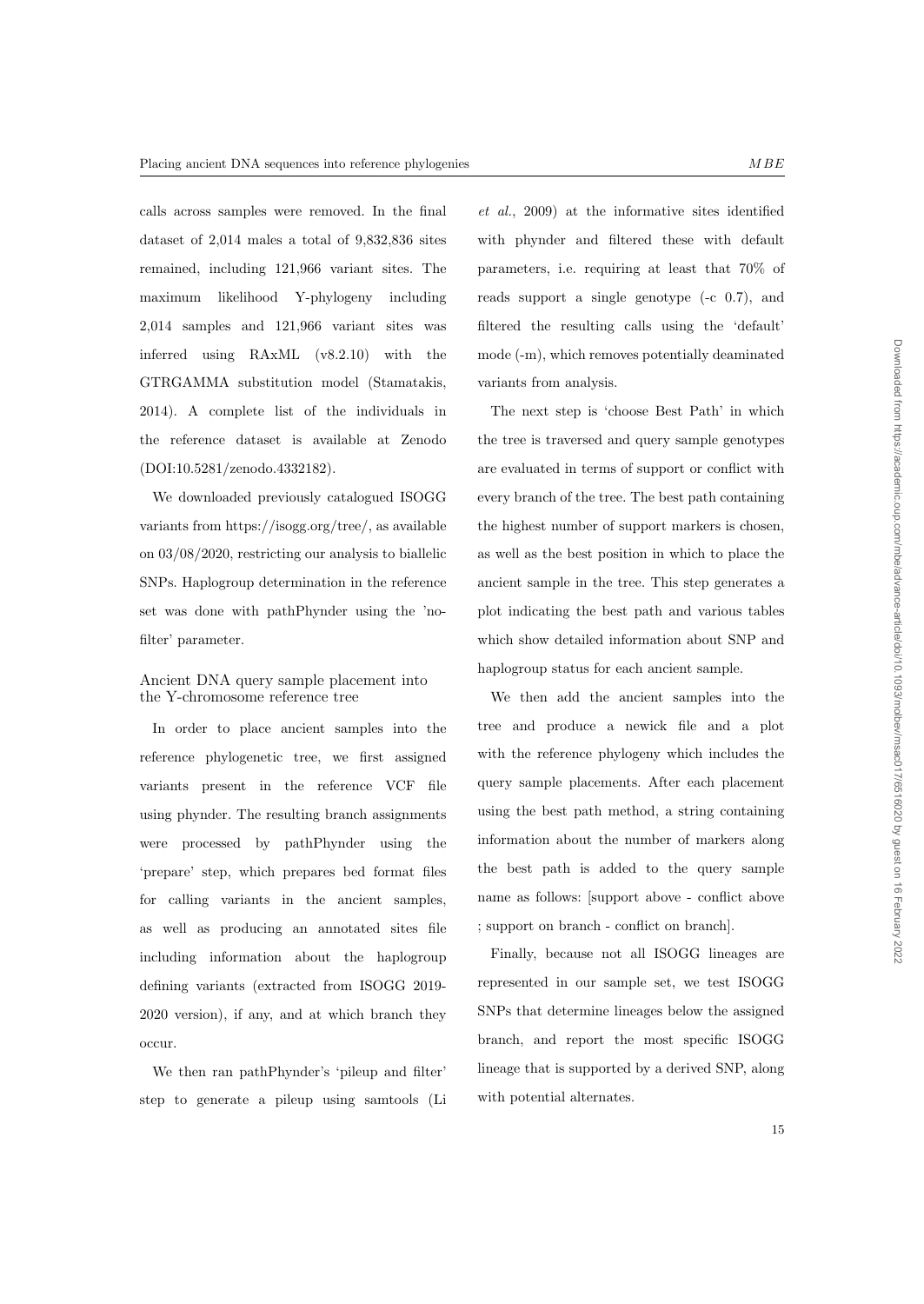Results were plotted using the R programming language (Team et al., 2013), and the R packages phytools (Revell, 2012), ape (Paradis and Schliep, 2019) and ggplot2 (Wickham, 2016).

## Comparison with existing methods for Y-chromosome haplogroup determination

We compared the performance of pathPhynder's haplogroup determination method in 52 low coverage ancient DNA samples (Feldman et al., 2019; Flegontov et al., 2019; Lazaridis et al., 2016; Mathieson et al., 2018; Narasimhan et al., 2019; Ning et al., 2019; Skoglund et al., 2017) using available software designed to this purpose: Yleaf v2.2 (Ralf et al., 2018), yhaplo v1.1.2 (Poznik, 2016), Y-LineageTracker v1.3.0 (Chen et al., 2021) and HaploGrouper (Jagadeesan et al., 2021). Similarly to pathPhynder, Yleaf can determine haplogroups directly from BAM files, and we ran this analysis by using the parameters -q1 b1 -r0. Y-LineageTracker also has this ability, however, when applied to low coverage ancient DNA alignments, it states that no male sample is left for analysis. To circumvent this issue, we resorted to generating a vcf file by calling 73,350 ISOGG variants with bcftools v1.8 (Li et al., 2009), firstly by generating a pileup (–min-BQ 20 and disabling base quality calibration), and using the output to call genotypes with bcftools call (– multiallelic-caller and –ploidy 1). The resulting vcf file was used as an input for haplogroup determination with Y-LineageTracker 'classify', 16

yhaplo and HaploGrouper, which was done with default parameters.

## Data and Code Availability

pathPhynder can be downloaded from https://github.com/ruidlpm/pathPhynder/. We provide a VCF file of the 'BigTree' Y-chromosome dataset, aligned to GRCh37 and to GRCh38, and a reference phylogenetic tree for sample placement at Zenodo (DOI:10.5281/zenodo.4332182). All data analysed in this work is publicly available.

## Supplementary Information

Supplementary Information includes Supplementary Texts 1-3, Supplementary Figures S1-S6, Supplementary Table 1 and Extended Tables 1-5.

#### Acknowledgments

R.M. was supported by an EMBO Long-Term Fellowship (No. ALTF 133-2017). P.H. was supported by Estonian Research Council Grant PUT1036. B.D.S. was supported by the Wellcome 4-year PhD programme in Mathematical Genomics and Medicine (code WT220023). R.M. and R.D. were also supported by Wellcome grant WT207492. We thank David Poznik for advice related to the Y-chromosomal data belonging to the 1000 Genomes Project. We also thank Toomas Kivisild, Chris Tyler-Smith, Daniel Bradley and Lara Cassidy for early discussions related to this work.

## Declaration of Interests

The authors declare no competing interests.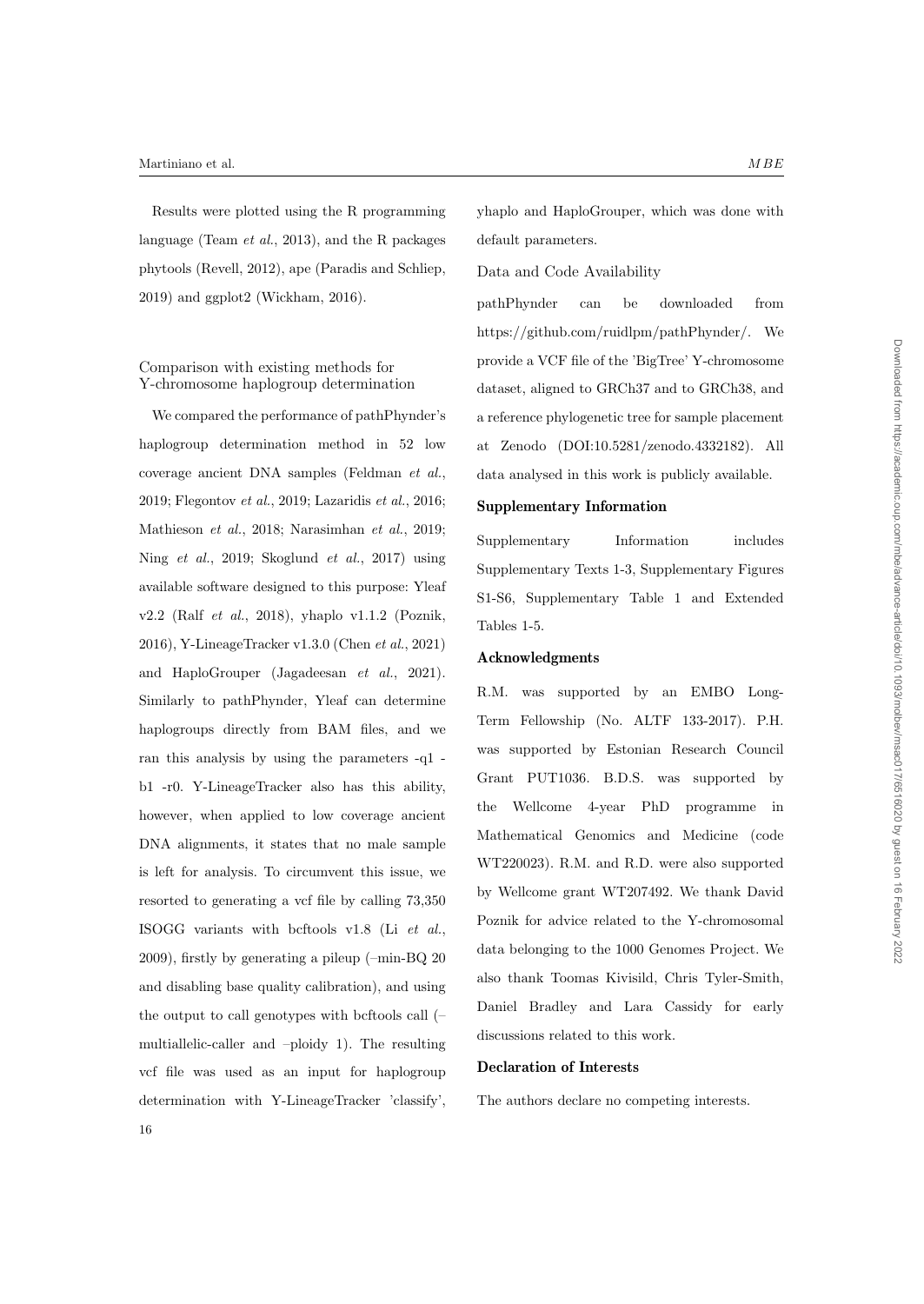#### References

- Berger, S. A., Krompass, D., and Stamatakis, A. 2011. Performance, accuracy, and web server for evolutionary placement of short sequence reads under maximum likelihood. Systematic Biology, 60(3): 291–302.
- Bergström, A., McCarthy, S. A., Hui, R., Almarri, M. A., Ayub, Q., Danecek, P., Chen, Y., Felkel, S., Hallast, P., Kamm, J., et al. 2020a. Insights into human genetic variation and population history from 929 diverse genomes. Science, 367(6484).
- Bergström, A., Frantz, L., Schmidt, R., Ersmark, E., Lebrasseur, O., Girdland-Flink, L., Lin, A. T., Storå, J., Sjögren, K.-G., Anthony, D., et al. 2020b. Origins and genetic legacy of prehistoric dogs. Science, 370(6516): 557–564.
- Chen, H., Lu, Y., Lu, D., and Xu, S. 2021. Ylineagetracker: a high-throughput analysis framework for y-chromosomal next-generation sequencing data. BMC bioinformatics, 22(1): 1–15.
- Cruciani, F., La Fratta, R., Trombetta, B., Santolamazza, P., Sellitto, D., Colomb, E. B., Dugoujon, J.-M., Crivellaro, F., Benincasa, T., Pascone, R., et al. 2007. Tracing past human male movements in northern/eastern africa and western eurasia: new clues from y-chromosomal haplogroups e-m78 and j-m12. Molecular Biology and Evolution, 24(6): 1300–1311.
- Dabney, J., Meyer, M., and Pääbo, S. 2013. Ancient dna damage. Cold Spring Harbor Perspectives in Biology, 5(7): a012567.
- de Barros Damgaard, P., Marchi, N., Rasmussen, S., Peyrot, M., Renaud, G., Korneliussen, T., Moreno-Mayar, J. V., Pedersen, M. W., Goldberg, A., Usmanova, E., et al. 2018a. 137 ancient human genomes from across the eurasian steppes. Nature, 557(7705): 369–374.
- de Barros Damgaard, P., Martiniano, R., Kamm, J., Moreno-Mayar, J. V., Kroonen, G., Peyrot, M., Barjamovic, G., Rasmussen, S., Zacho, C.,

Baimukhanov, N., et al. 2018b. The first horse herders and the impact of early bronze age steppe expansions into asia. Science, 360(6396): eaar7711.

- Feldman, M., Master, D. M., Bianco, R. A., Burri, M., Stockhammer, P. W., Mittnik, A., Aja, A. J., Jeong, C., and Krause, J. 2019. Ancient dna sheds light on the genetic origins of early iron age philistines. Science Advances, 5(7): eaax0061.
- Flegontov, P., Altınışık, N. E., Changmai, P., Rohland, N., Mallick, S., Adamski, N., Bolnick, D. A., Broomandkhoshbacht, N., Candilio, F., Culleton, B. J., et al. 2019. Palaeo-eskimo genetic ancestry and the peopling of chukotka and north america. Nature, 570(7760): 236–240.
- Fregel, R., Méndez, F. L., Bokbot, Y., Martin-Socas, D., Camalich-Massieu, M. D., Santana, J., Morales, J., Ávila-Arcos, M. C., Underhill, P. A., Shapiro, B.,  $et$   $al.$ 2018. Ancient genomes from north africa evidence prehistoric migrations to the maghreb from both the levant and europe. Proceedings of the National Academy of Sciences, 115(26): 6774–6779.
- Fu, Q., Li, H., Moorjani, P., Jay, F., Slepchenko, S. M., Bondarev, A. A., Johnson, P. L., Aximu-Petri, A., Prüfer, K., de Filippo, C., et al. 2014. Genome sequence of a 45,000-year-old modern human from western siberia. Nature, 514(7523): 445–449.
- Furtw¨angler, A., Rohrlach, A. B., Lamnidis, T. C., Papac, L., Neumann, G. U., Siebke, I., Reiter, E., Steuri, N., Hald, J., Denaire, A., et al. 2020. Ancient genomes reveal social and genetic structure of late neolithic switzerland. Nature Communications, 11(1): 1–11.
- Gamba, C., Jones, E. R., Teasdale, M. D., McLaughlin, R. L., Gonzalez-Fortes, G., Mattiangeli, Domboróczki, L., Kővári, I., Pap, I., Anders, A., et al. 2014. Genome flux and stasis in a five millennium transect of european prehistory. Nature Communications, 5(1): 1–9.
- Hallast, P., Agdzhoyan, A., Balanovsky, O., Xue, Y., and Tyler-Smith, C. 2020. A southeast asian origin for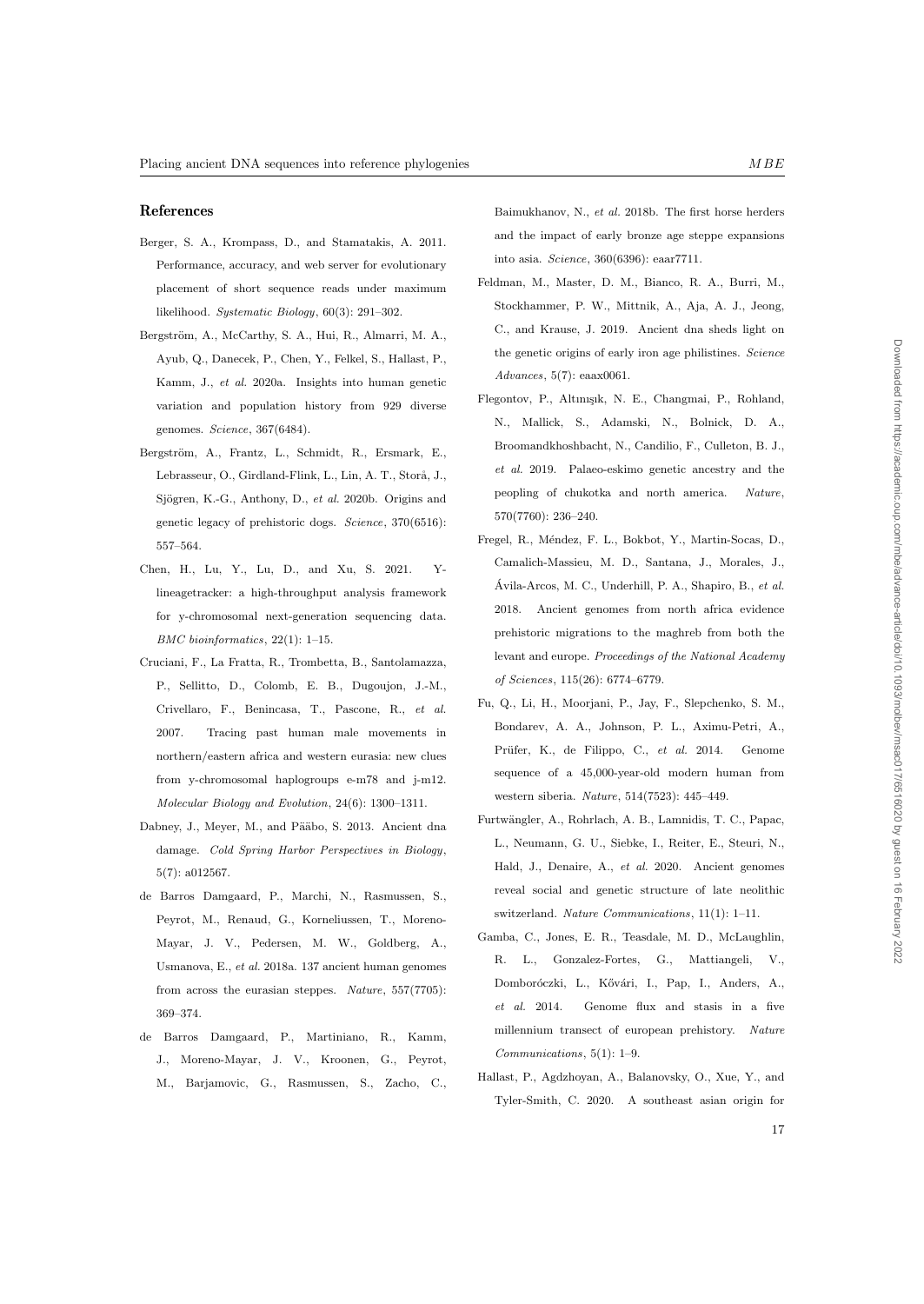present-day non-african human y chromosomes. Human Genetics, pages 1–9.

- Henn, B. M., Gignoux, C., Lin, A. A., Oefner, P. J., Shen, P., Scozzari, R., Cruciani, F., Tishkoff, S. A., Mountain, J. L., and Underhill, P. A. 2008. Y-chromosomal evidence of a pastoralist migration through tanzania to southern africa. Proceedings of the National Academy of Sciences, 105(31): 10693–10698.
- Hofreiter, M., Jaenicke, V., Serre, D., Haeseler, A. v., and Pääbo, S. 2001. Dna sequences from multiple amplifications reveal artifacts induced by cytosine deamination in ancient dna. Nucleic Acids Research, 29(23): 4793–4799.
- Jagadeesan, A., Ebenesersdóttir, S. S., Gumundsdóttir, V. B., Thordardottir, E. L., Moore, K. H., and Helgason, A. 2021. Haplogrouper: a generalized approach to haplogroup classification. *Bioinformatics*, 37(4): 570– 572.
- Jones, E. R., Gonzalez-Fortes, G., Connell, S., Siska, V., Eriksson, A., Martiniano, R., McLaughlin, R. L., Llorente, M. G., Cassidy, L. M., Gamba, C., et al. 2015. Upper palaeolithic genomes reveal deep roots of modern eurasians. Nature Communications, 6(1): 1–8.
- Karmin, M., Saag, L., Vicente, M., Sayres, M. A. W., Järve, M., Talas, U. G., Rootsi, S., Ilumäe, A.-M., Mägi, R., Mitt, M., et al. 2015. A recent bottleneck of y chromosome diversity coincides with a global change in culture. Genome Research, 25(4): 459–466.
- Kennett, D. J., Plog, S., George, R. J., Culleton, B. J., Watson, A. S., Skoglund, P., Rohland, N., Mallick, S., Stewardson, K., Kistler, L., et al. 2017. Archaeogenomic evidence reveals prehistoric matrilineal dynasty. Nature Communications, 8(1): 1–9.
- Kivisild, T. 2017. The study of human y chromosome variation through ancient dna. Human Genetics, 136(5): 529–546.
- Knipper, C., Mittnik, A., Massy, K., Kociumaka, C., Kucukkalipci, I., Maus, M., Wittenborn, F., Metz, S. E., Staskiewicz, A., Krause, J., et al. 2017. Female

exogamy and gene pool diversification at the transition from the final neolithic to the early bronze age in central europe. Proceedings of the National Academy of Sciences, 114(38): 10083–10088.

- Lazaridis, I., Patterson, N., Mittnik, A., Renaud, G., Mallick, S., Kirsanow, K., Sudmant, P. H., Schraiber, J. G., Castellano, S., Lipson, M., et al. 2014. Ancient human genomes suggest three ancestral populations for present-day europeans. Nature, 513(7518): 409–413.
- Lazaridis, I., Nadel, D., Rollefson, G., Merrett, D. C., Rohland, N., Mallick, S., Fernandes, D., Novak, M., Gamarra, B., Sirak, K., et al. 2016. Genomic insights into the origin of farming in the ancient near east. Nature, 536(7617): 419–424.
- Li, H., Handsaker, B., Wysoker, A., Fennell, T., Ruan, J., Homer, N., Marth, G., Abecasis, G., and Durbin, R. 2009. The sequence alignment/map format and samtools. Bioinformatics, 25(16): 2078–2079.
- Lipson, M., Ribot, I., Mallick, S., Rohland, N., Olalde, I., Adamski, N., Broomandkhoshbacht, N., Lawson, A. M., López, S., Oppenheimer, J., et al. 2020. Ancient west african foragers in the context of african population history. Nature, 577(7792): 665–670.
- Llorente, M. G., Jones, E. R., Eriksson, A., Siska, V., Arthur, K., Arthur, J., Curtis, M., Stock, J. T., Coltorti, M., Pieruccini, P., et al. 2015. Ancient ethiopian genome reveals extensive eurasian admixture in eastern africa. Science, 350(6262): 820–822.
- Loog, L., Thalmann, O., Sinding, M.-H. S., Schuenemann, V. J., Perri, A., Germonpré, M., Bocherens, H., Witt, K. E., Samaniego Castruita, J. A., Velasco, M. S., et al. 2020. Ancient dna suggests modern wolves trace their origin to a late pleistocene expansion from beringia. Molecular Ecology, 29(9): 1596–1610.
- Mathieson, I., Alpaslan-Roodenberg, S., Posth, C., Szécsényi-Nagy, A., Rohland, N., Mallick, S., Olalde, I., Broomandkhoshbacht, N., Candilio, F., Cheronet, O., et al. 2018. The genomic history of southeastern europe. Nature, 555(7695): 197–203.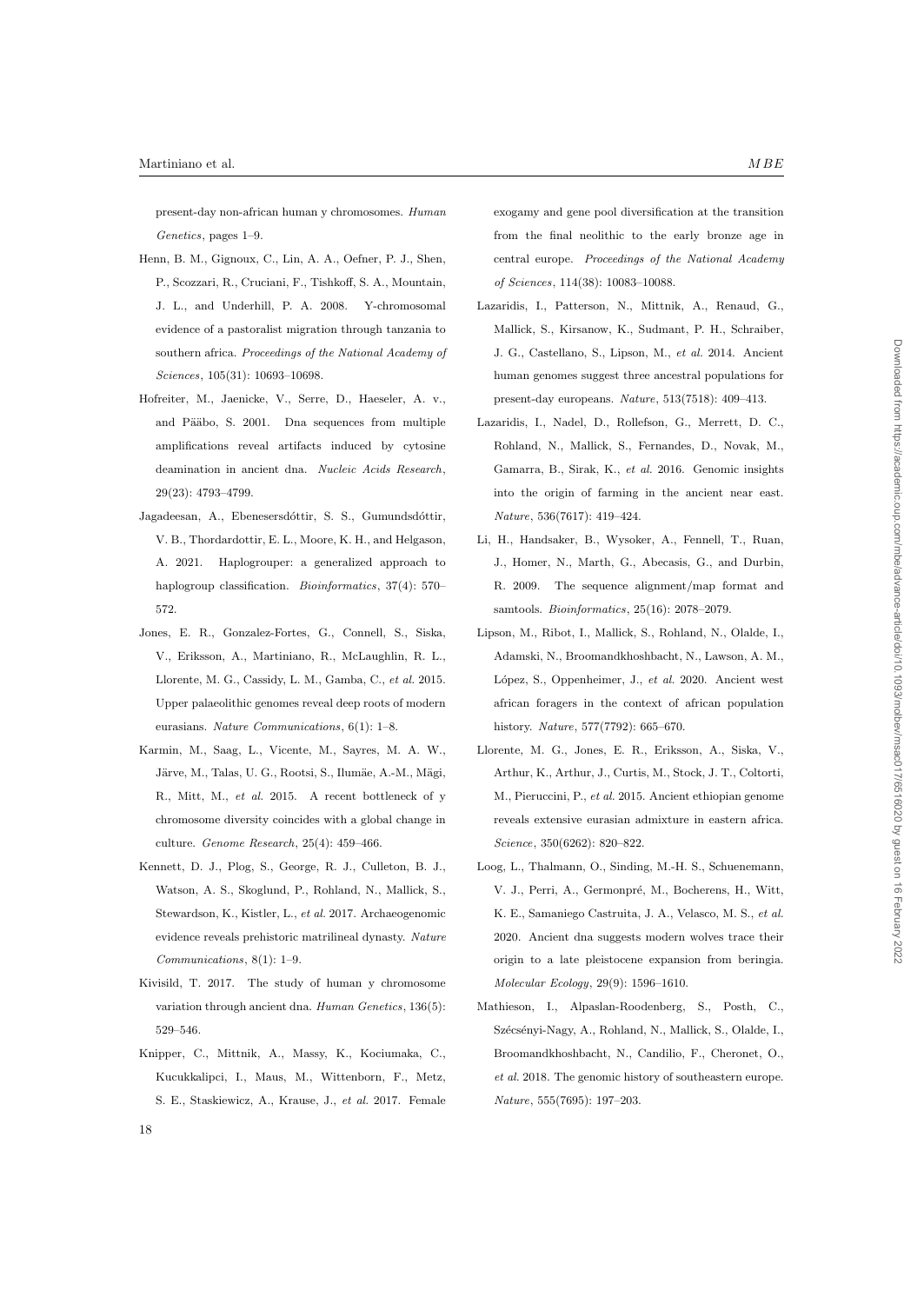- Matsen, F. A., Kodner, R. B., and Armbrust, E. V. 2010. pplacer: linear time maximum-likelihood and bayesian phylogenetic placement of sequences onto a fixed reference tree. *BMC Bioinformatics*, 11(1): 538.
- Mendez, F. L., Krahn, T., Schrack, B., Krahn, A.-M., Veeramah, K. R., Woerner, A. E., Fomine, F. L. M., Bradman, N., Thomas, M. G., Karafet, T. M., et al. 2013. An african american paternal lineage adds an extremely ancient root to the human y chromosome phylogenetic tree. The American Journal of Human Genetics, 92(3): 454–459.
- Narasimhan, V. M., Patterson, N., Moorjani, P., Rohland, N., Bernardos, R., Mallick, S., Lazaridis, I., Nakatsuka, N., Olalde, I., Lipson, M., et al. 2019. The formation of human populations in south and central asia. Science, 365(6457): eaat7487.
- Ning, C., Wang, C.-C., Gao, S., Yang, Y., Zhang, X., Wu, X., Zhang, F., Nie, Z., Tang, Y., Robbeets, M., et al. 2019. Ancient genomes reveal yamnaya-related ancestry and a potential source of indo-european speakers in iron age tianshan. Current Biology, 29(15): 2526–2532.
- Paradis, E. and Schliep, K. 2019. ape 5.0: an environment for modern phylogenetics and evolutionary analyses in R. Bioinformatics, 35: 526–528.
- Pedersen, M. W., De Sanctis, B., Saremi, N. F., Sikora, M., Puckett, E. E., Gu, Z., Moon, K. L., Kapp, J. D., Vinner, L., Vardanyan, Z., Ardelean, C. F., Arroyo-Cabrales, J., Cahill, J. A., Heintzman, P. D., Zazula, G., MacPhee, R. D., Shapiro, B., Durbin, R., and Willerslev, E. 2021. Environmental genomics of late pleistocene black bears and giant short-faced bears. Current Biology, 31(12): 2728–2736.e8.
- Poinar, H. N., Schwarz, C., Qi, J., Shapiro, B., MacPhee, R. D., Buigues, B., Tikhonov, A., Huson, D. H., Tomsho, L. P., Auch, A., et al. 2006. Metagenomics to paleogenomics: large-scale sequencing of mammoth dna. Science, 311(5759): 392–394.
- Poznik, G. D. 2016. Identifying y-chromosome haplogroups in arbitrarily large samples of sequenced or genotyped

men. bioRxiv, page 088716.

- Poznik, G. D., Henn, B. M., Yee, M.-C., Sliwerska, E., Euskirchen, G. M., Lin, A. A., Snyder, M., Quintana-Murci, L., Kidd, J. M., Underhill, P. A., et al. 2013. Sequencing y chromosomes resolves discrepancy in time to common ancestor of males versus females. Science, 341(6145): 562–565.
- Poznik, G. D., Xue, Y., Mendez, F. L., Willems, T. F., Massaia, A., Sayres, M. A. W., Ayub, Q., McCarthy, S. A., Narechania, A., Kashin, S., et al. 2016. Punctuated bursts in human male demography inferred from 1,244 worldwide y-chromosome sequences. Nature Genetics, 48(6): 593–599.
- Prendergast, M. E., Lipson, M., Sawchuk, E. A., Olalde, I., Ogola, C. A., Rohland, N., Sirak, K. A., Adamski, N., Bernardos, R., Broomandkhoshbacht, N., et al. 2019. Ancient dna reveals a multistep spread of the first herders into sub-saharan africa. Science, 365(6448): eaaw6275.
- Prüfer, K., Stenzel, U., Hofreiter, M., Pääbo, S., Kelso, J., and Green, R. E. 2010. Computational challenges in the analysis of ancient dna. Genome Biology, 11(5): R47.
- Ralf, A., Montiel González, D., Zhong, K., and Kayser, M. 2018. Yleaf: software for human y-chromosomal haplogroup inference from next-generation sequencing data. Molecular biology and evolution, 35(5): 1291–1294.
- Revell, L. J. 2012. phytools: An r package for phylogenetic comparative biology (and other things). Methods in Ecology and Evolution, 3: 217–223.
- Schlebusch, C. M., Malmström, H., Günther, T., Sjödin, P., Coutinho, A., Edlund, H., Munters, A. R., Vicente, M., Steyn, M., Soodyall, H., et al. 2017. Southern african ancient genomes estimate modern human divergence to 350,000 to 260,000 years ago. Science, 358(6363): 652– 655.
- Schroeder, H., Avila-Arcos, M. C., Malaspinas, A.-S., ´ Poznik, G. D., Sandoval-Velasco, M., Carpenter, M. L., Moreno-Mayar, J. V., Sikora, M., Johnson, P. L., Allentoft, M. E., et al. 2015. Genome-wide ancestry